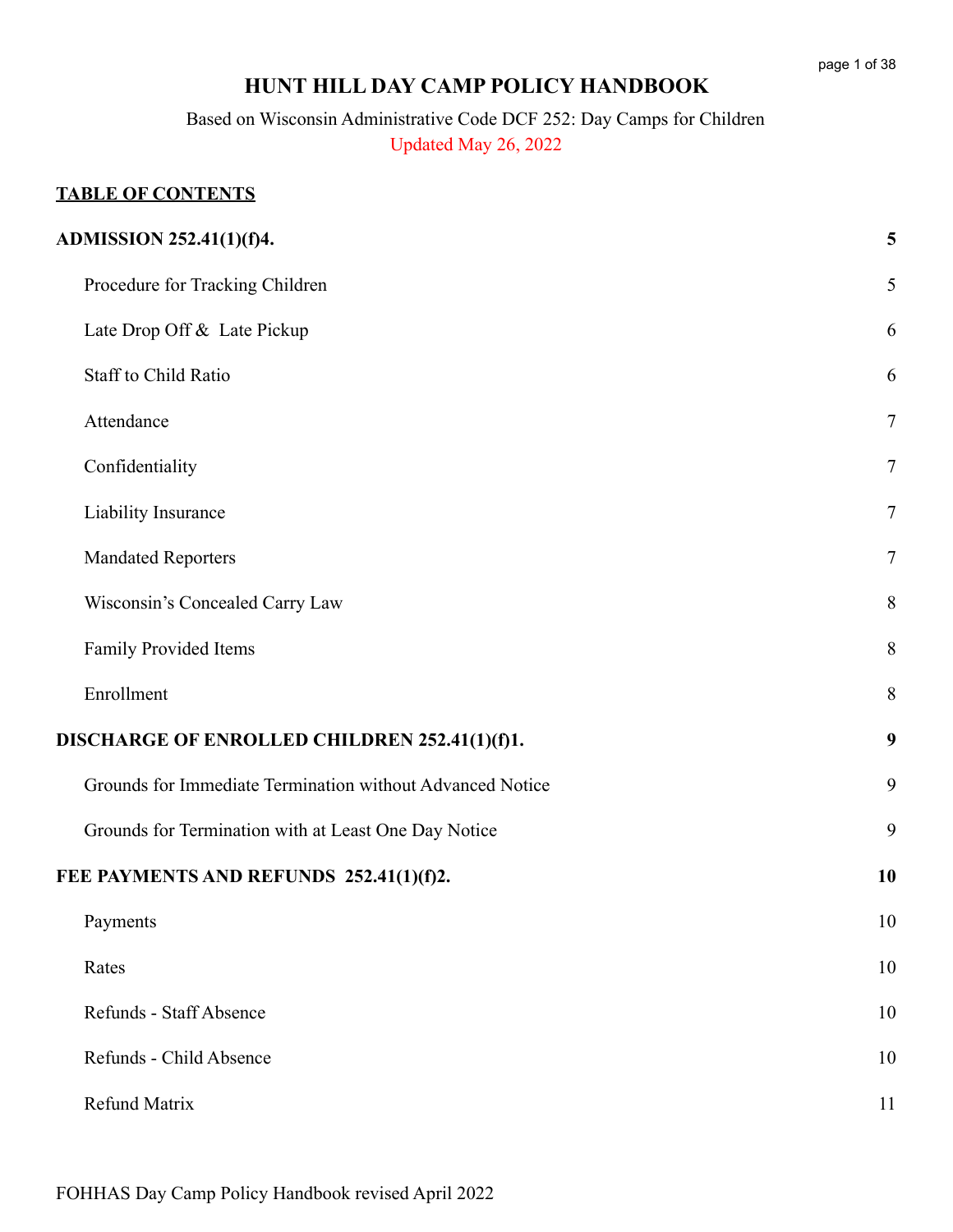| PROGRAM OBJECTIVES & ACTIVITIES 252.41(1)(f)5. | page 2 of 38<br>12 |
|------------------------------------------------|--------------------|
| Program Objectives                             | 12                 |
| Camp Area                                      | 12                 |
| Daily Activities                               | 12                 |
| Outdoor Play                                   | 12                 |
| Rest Period                                    | 13                 |
| <b>SCHEDULE OF DAILY ACTIVITIES</b>            | 14                 |
| WATERFRONT ACTIVITIES 252.41(1)(f)8.           | 15                 |
| <b>Waterfront Rules</b>                        | 15                 |
| Whistle Codes                                  | 15                 |
| <b>Supervision Plan</b>                        | 15                 |
| Checking In & Out of the Water                 | 16                 |
| Determining Swimming Ability                   | 16                 |
| Boating                                        | 17                 |
| Changing for Swim Time                         | 17                 |
| <b>CHILD GUIDANCE 252.41(1)(f)10.</b>          | 18                 |
| <b>Setting Expectations</b>                    | 18                 |
| Ladder of consequences                         | 18                 |
| Time Outs                                      | 19                 |
| Prohibited Actions                             | 19                 |
| EMERGENCY PLANS 252.41(1)(f)7.                 | 20                 |
| Fires                                          | 20                 |
| Evacuation                                     | 20                 |
| Tornado Warning                                | 20                 |
|                                                |                    |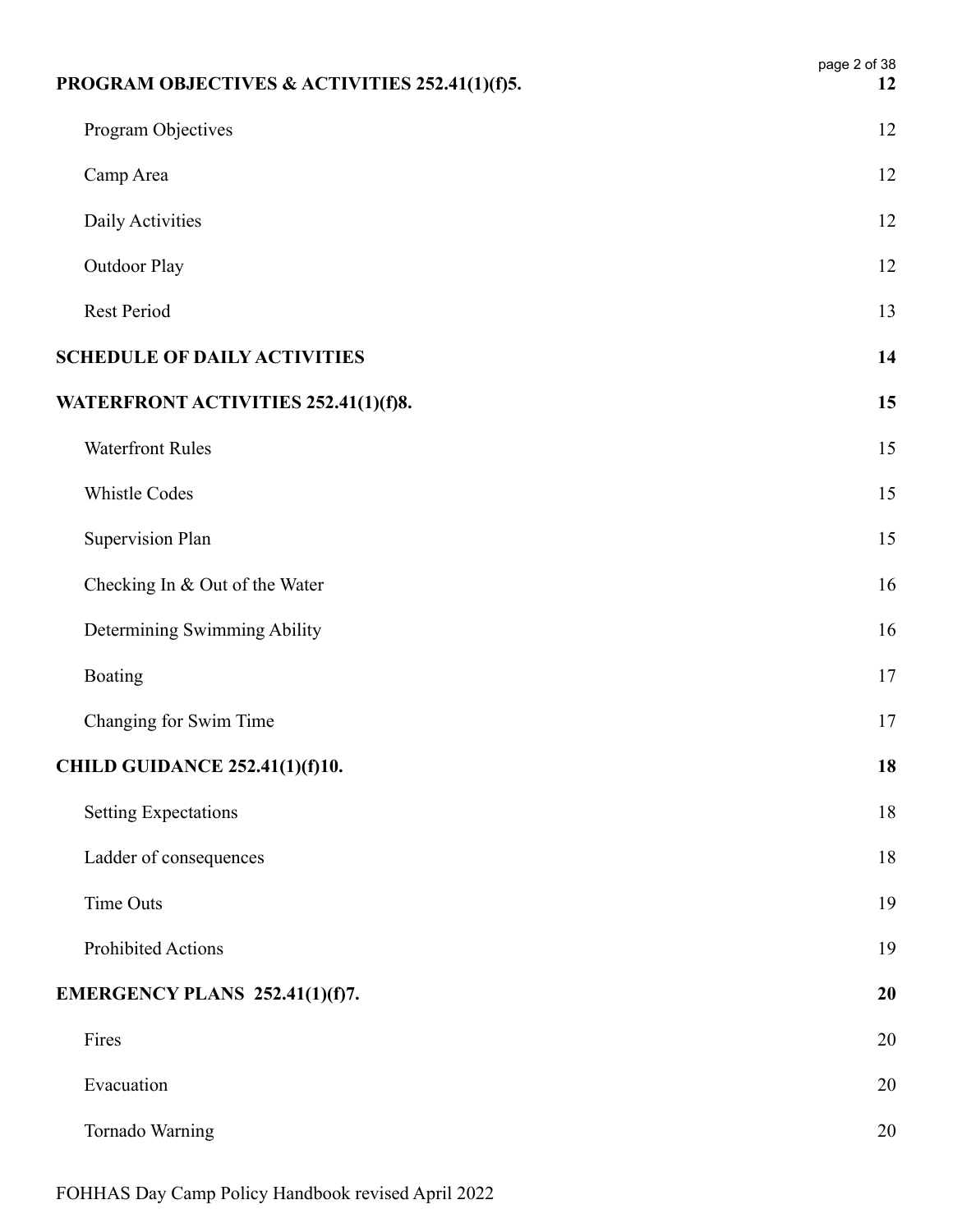| Missing Child                        | page 3 of 38<br>20 |
|--------------------------------------|--------------------|
| <b>Missing Swimmer</b>               | 21                 |
| Loss of Services                     | 21                 |
| Floods                               | 21                 |
| Medical Emergency                    | 21                 |
| Temporary Isolation                  | 21                 |
| Allergic Reaction                    | 21                 |
| Abductions                           | $22\,$             |
| Threats & Intruders                  | 22                 |
| <b>Animal Attacks</b>                | 22                 |
| <b>HEALTH 252.41(1)(f)11.</b>        | 23                 |
| Contact with Animals Other Than Pets | 23                 |
| Treatment of Injuries                | 23                 |
| Special Health Needs                 | 23                 |
| Medical Log Book                     | 23                 |
| Health Supervisor                    | 24                 |
| Child Illness                        | 24                 |
| Toileting & Handwashing Procedures   | 25                 |
| Medications                          | 25                 |
| Sunscreen & Insect Repellant         | 25                 |
| First Aid Equipment                  | 26                 |
| Glove Usage & Disposal               | 26                 |
| Smoking                              | 26                 |
| EDUCATIONAL ANIMALS AND PETS         | $\bf{27}$          |

FOHHAS Day Camp Policy Handbook revised April 2022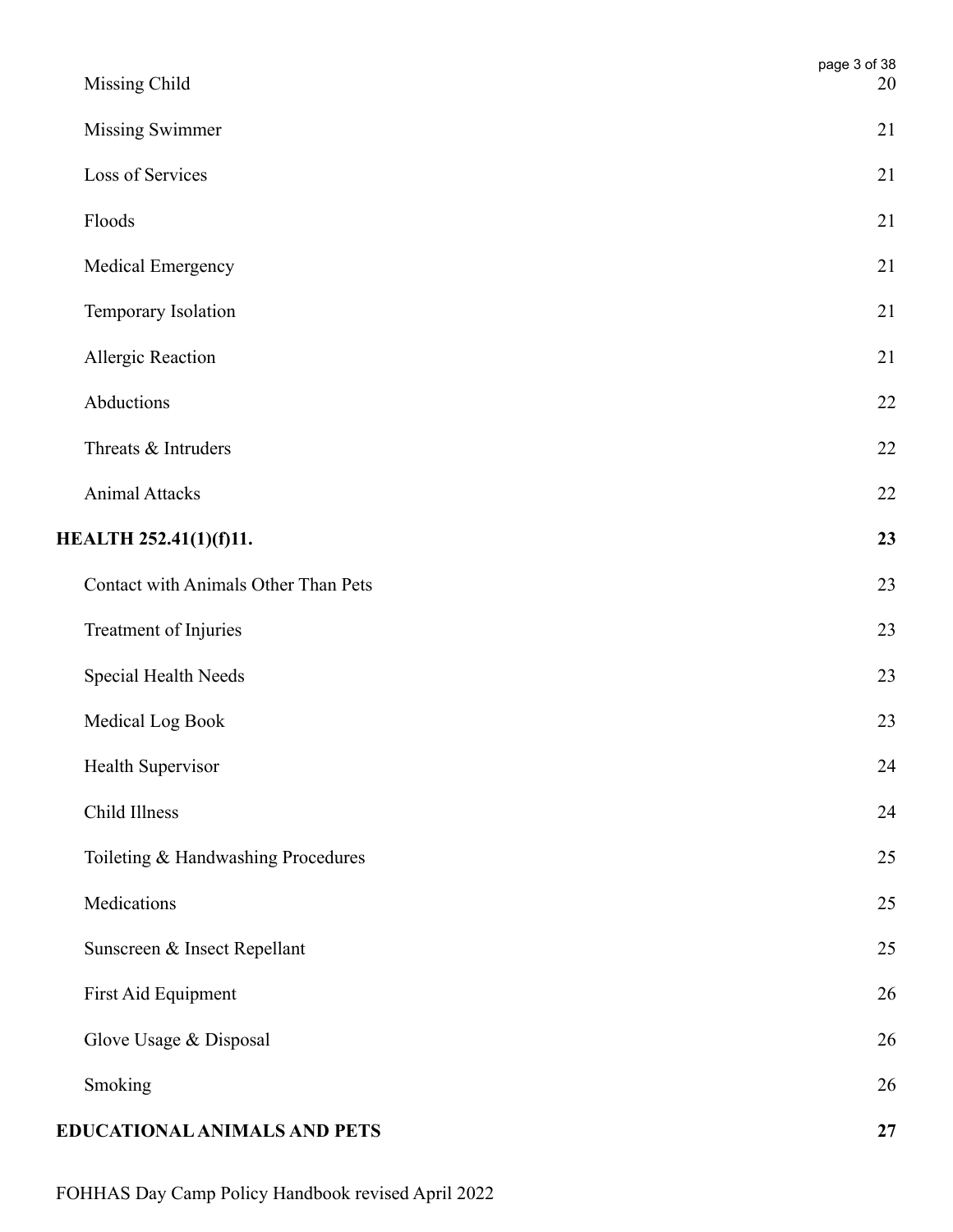| Contact with Pets                           | page 4 of 38<br>27 |
|---------------------------------------------|--------------------|
| Pets & Educational Animals on the premises  | 27                 |
| NUTRITION 252.41(1)(f)12.                   | 28                 |
| TRANSPORTATION 252.41(1)(f)6.               | 29                 |
| PERSONNEL POLICY 252.41(1)(f)3.             | 30                 |
| Job Descriptions                            | 30                 |
| Professional Conduct                        | 31                 |
| <b>Reporting Requirements</b>               | 31                 |
| Probationary Period                         | 32                 |
| Performance Evaluations                     | 32                 |
| <b>Disciplinary Process</b>                 | 32                 |
| Termination & Discontinuation of Employment | 33                 |
| <b>Grievance Procedures</b>                 | 33                 |
| Hours of Work                               | 34                 |
| Lunch and Breaks                            | 34                 |
| Holidays                                    | 34                 |
| Paid Time Off                               | 34                 |
| Sick Leave                                  | 35                 |
| Leave of absence                            | 35                 |
| <b>Staff Meetings</b>                       | 35                 |
| Continuing Education                        | 35                 |
| STAFF PRE-CAMP TRAINING 252.41(1)(f)9.      | 36                 |
| PACKING LIST                                | 37                 |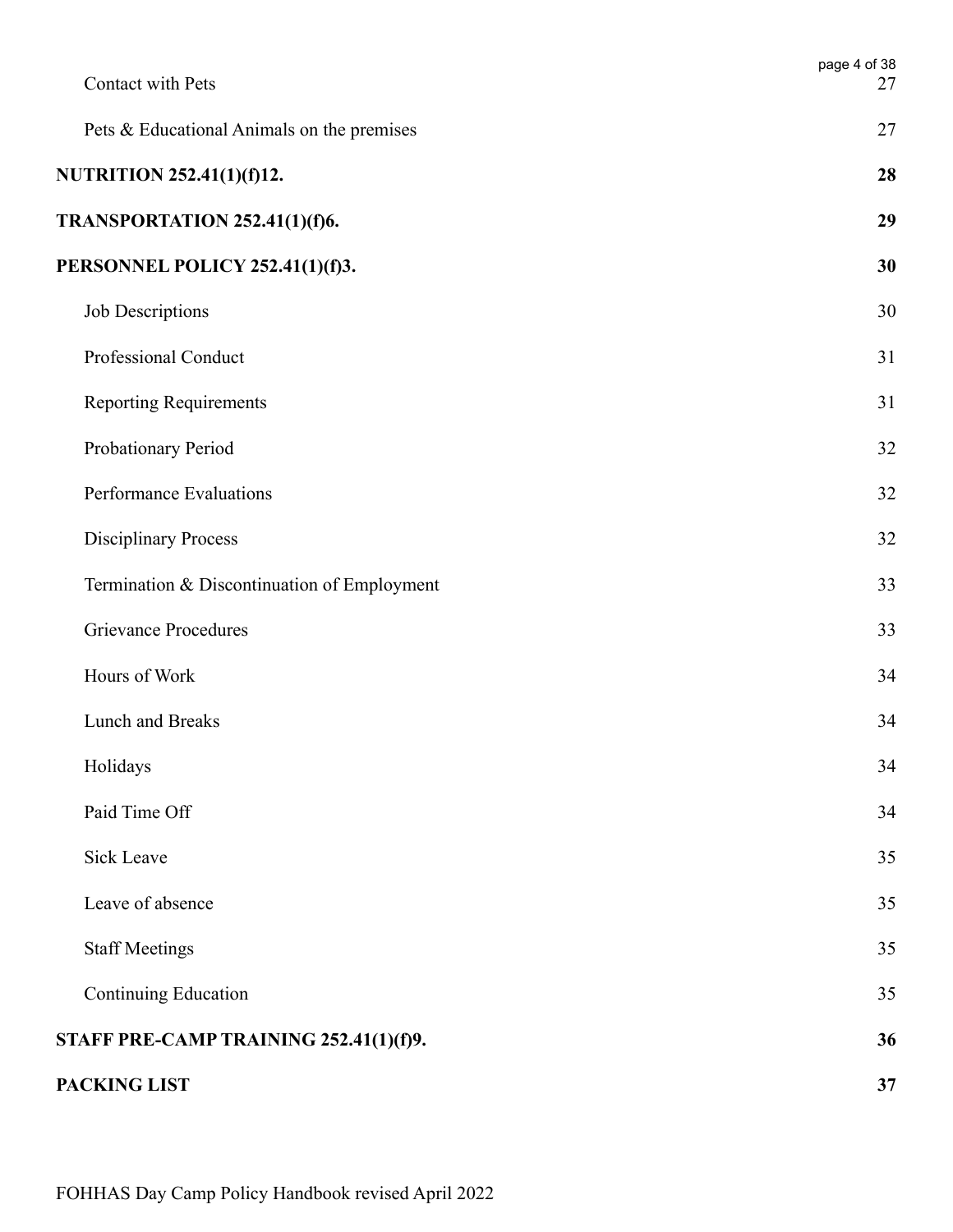### **Friends of Hunt Hill Audubon Sanctuary**

### **715-635-6543**

### **Board President: MIKE HARVEY**

### **N2384 Hunt Hill Rd**

#### **Sarona, WI 54870**

#### <span id="page-4-0"></span>**ADMISSION 252.41(1)(f)4.**

Policy Effective Date: June 2022

Friends of Hunt Hill Audubon Sanctuary (FOHHAS) is licensed by the State of Wisconsin, Department of Children and Families ([www.dcf.wisconsin.gov](http://www.dcf.wisconsin.gov)). We are licensed to care for up to 24 children at any one time. Our facilities are inspected regularly to ensure that we meet licensing standards.

FOHHAS will provide care for children ages 5 through 12 years. Children must be potty trained and able to dress themselves in order to attend day camps.

Child care services will be provided between the hours of 8:00 am and 4:30 pm, Monday through Friday, on predetermined dates in June through August. No service will be provided on July 4. No fees will be charged for this holiday.

We will post the following items for your review:

- License certificate
- The current Compliance Statement or Noncompliance Statement and Correction Plan.
- Any notice from the department related to rule violations, such as a warning letter or enforcement action. These items will remain posted until the violations have been verified as corrected and the action is closed.
- Any stipulations, conditions, temporary closures, exceptions, or exemptions that affect the license.
- Center policies.

A copy of the following documents are available to parents/guardians upon request:

- [DCF 252](https://docs.legis.wisconsin.gov/code/admin_code/dcf/201_252/252)
- Camp Policies

Child care services are available without discrimination on the basis of sex, race, color, creed, disability, sexual orientation, national origin, religion, or ancestry.

### <span id="page-4-1"></span>**Procedure for Tracking Children**

The following is our procedure to ensure that the number, names, and whereabouts of children in care are known to the provider at all times: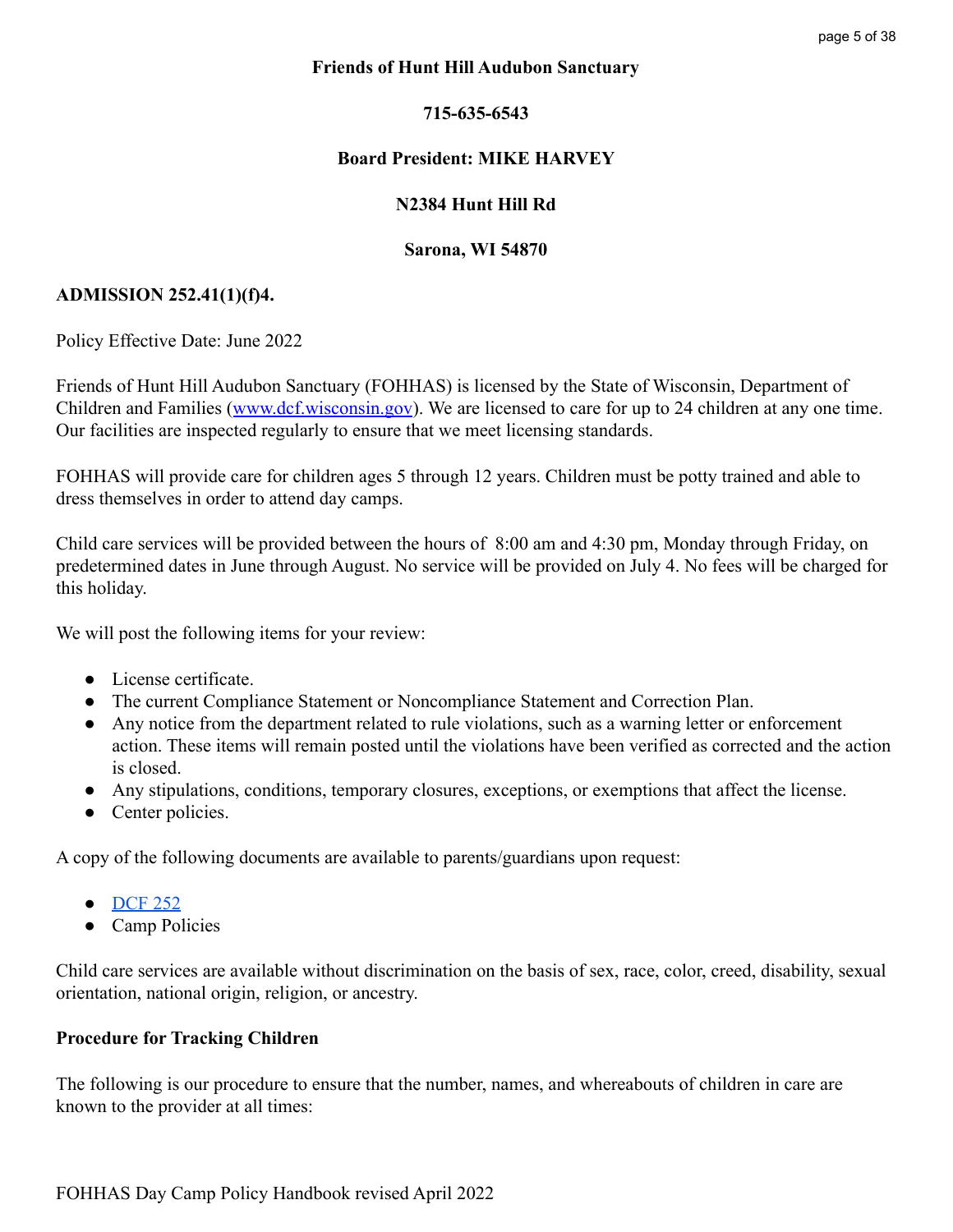- Before each day of camp begins a list of the children's names, assigned groups, and numbers of children in each group will be distributed to all staff working directly with children that day.
- Children will be checked-in by a staff member at the beginning of the day.
- Staff will be informed of any absences or changes in the original list.
- Each child will be assigned to a group of children. That group will be led by an Environmental Educator, who will be the primary person responsible for supervising that child. A Junior Counselor or volunteer may assist with supervising the children but will not be left with the children alone.
- Educators will check to ensure that they still have the same children at the beginning and end of each activity by doing attendance checks.
- If a child needs to leave a group for any reason (such as to use the restroom, to receive first aid care, or to be discharged from the program), they will need to inform their primary Environmental Educator before leaving the group.
- If the primary Environmental Educator needs to transfer care of their group to another qualified staff member, they will provide the new staff member with their group list.
- At the end of the day, the children will remain with their group until an adult on their approved persons list signs the child out. Then the child may be released from care.

### <span id="page-5-0"></span>**Late Drop Off & Late Pickup**

If your child will not attend on a regularly scheduled day or will be dropped off later than 8:30 am, please let us know by calling 715-635-6543 or emailing program@hunthill.org before 8:30 am on that day.

If a child who is scheduled to arrive at the center does not arrive by 9:00 am and we have not been notified in advance of the child's absence, we will attempt to contact the parent or guardian to determine the child's whereabouts. All attempts, whether successful or unsuccessful, will be documented.

Children are to be picked up by 4:30pm. If a parent has not arrived to pick up their child and cannot be reached by phone within 15 minutes of camp ending, we will call the emergency contact listed on their enrollment forms. The Department of Social Services and/or the Washburn County Sheriff's Department will be contacted if parents cannot be contacted or do not arrive within 30 minutes of closing time.

If the child is picked up late more than once during the summer, they may be dismissed from the camp (see [Discharge of Enrolled Children](#page-8-0) policy).

### <span id="page-5-1"></span>**Staff to Child Ratio**

Staff who are responsible for supervising children must complete our full staff training. Staff are required to keep track of all of the children in their group and to ensure that children are following the rules.

| Minimum # of Staff to children<br>Age of children |      |
|---------------------------------------------------|------|
| $5 & 6$ Years                                     | 1:12 |
| 7-12 Years                                        | 1:18 |

In mixed-age groups, the staff to child ratio will be determined using the [Counselor-to-Child Ratio](https://drive.google.com/file/d/1kbBocaGRuowfwW9SFOcZ0OjI-dHhb3br/view?usp=sharing) Worksheet.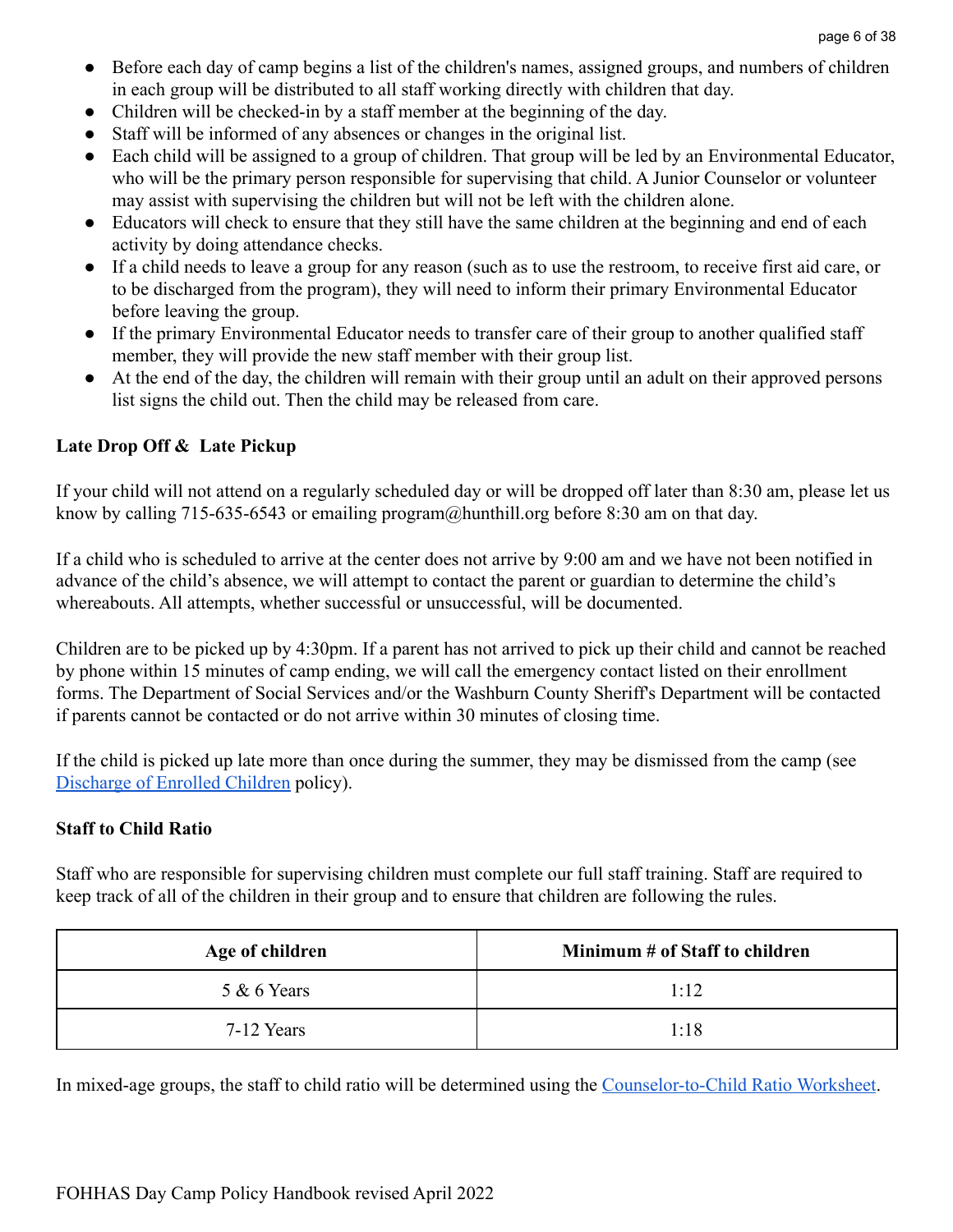### <span id="page-6-0"></span>**Attendance**

Parents are welcome to visit our Day Camp program at any time during the hours of operation unless parental access is prohibited or restricted by a court order. If so, we will need a copy of the order. Please understand that we cannot legally limit access to a parent if there is not a copy of a court order on file at the center.

We are required to maintain a current, accurate, written record of daily attendance for all children. Please assist us in meeting this requirement by signing your child(ren) in and out of camp on the required *[Daily Attendance](https://drive.google.com/file/d/1w08WJojtSfeOwELg-zDefEi2aUCKXYFk/view?usp=sharing) [Record – Licensed Child Care Centers](https://drive.google.com/file/d/1w08WJojtSfeOwELg-zDefEi2aUCKXYFk/view?usp=sharing)* that the Day Camp staff will provide at arrival and departure.

Children will only be released to persons listed on the enrollment form. If anyone other than the child's parent or someone who is listed on the enrollment form is to pick up a child, we need to be notified in writing or by a phone call in advance. The person picking up the child may need to show a driver's license or other picture ID.

If the parent or other authorized person arrives to pick up a child and that person appears to be intoxicated or under the influence of drugs, all reasonable steps will be taken to prevent the person from leaving with the child, including offering to call a cab or another contact person. While we cannot legally withhold a child from the legal guardian, we will not hesitate to call the local authorities if we feel the child is in danger.

It is important that we communicate daily concerning the needs and interests of your child. We will inform you at pick-up if there were any minor issues that need to be addressed that occurred during the day of camp. If there are issues that need more immediate attention, we will attempt to call the primary contact to discuss. While your child is in care at Hunt Hill, we appreciate it if your child's primary contact can be available to talk if the need arises.

### <span id="page-6-1"></span>**Confidentiality**

To protect each family's confidentiality, FOHHAS will not disclose personal information regarding a child or facts learned about a child or a child's family to anyone who is not authorized to receive this information.

## <span id="page-6-2"></span>**Liability Insurance**

FOHHAS is covered by liability insurance for the premises and the business operations.

## <span id="page-6-3"></span>**Mandated Reporters**

FOHHAS staff and volunteers, who work with children, are mandated reporters in the state of Wisconsin. Wisconsin law ([48.981\(2\)](https://docs.legis.wisconsin.gov/statutes/statutes/48/xxi/981/2)) requires that any mandated reporter who has reasonable cause to suspect that a child seen by the person in the course of professional duties has been abused or neglected, or who has reason to believe that a child seen by the person in the course of professional duties has been threatened with abuse or neglect and that abuse or neglect of the child will occur, make a report, in coordination with the Executive Director and/or licensee, to Washburn County Child Protective Services: 715-468-4747 or to the Washburn County Sheriff's Department 715-468-4700.

Every employee or volunteer who comes in contact with children at Hunt Hill Audubon Sanctuary shall be trained at least every 2 years, and know:

- Child abuse and neglect laws:  $(48.981(2))$  $(48.981(2))$ , s.  $48.02(1)$ ,  $(12g)$ ;
- [Identification of children who have been abused or neglected](https://dcf.wisconsin.gov/files/publications/pdf/0101.pdf);

## FOHHAS Day Camp Policy Handbook revised April 2022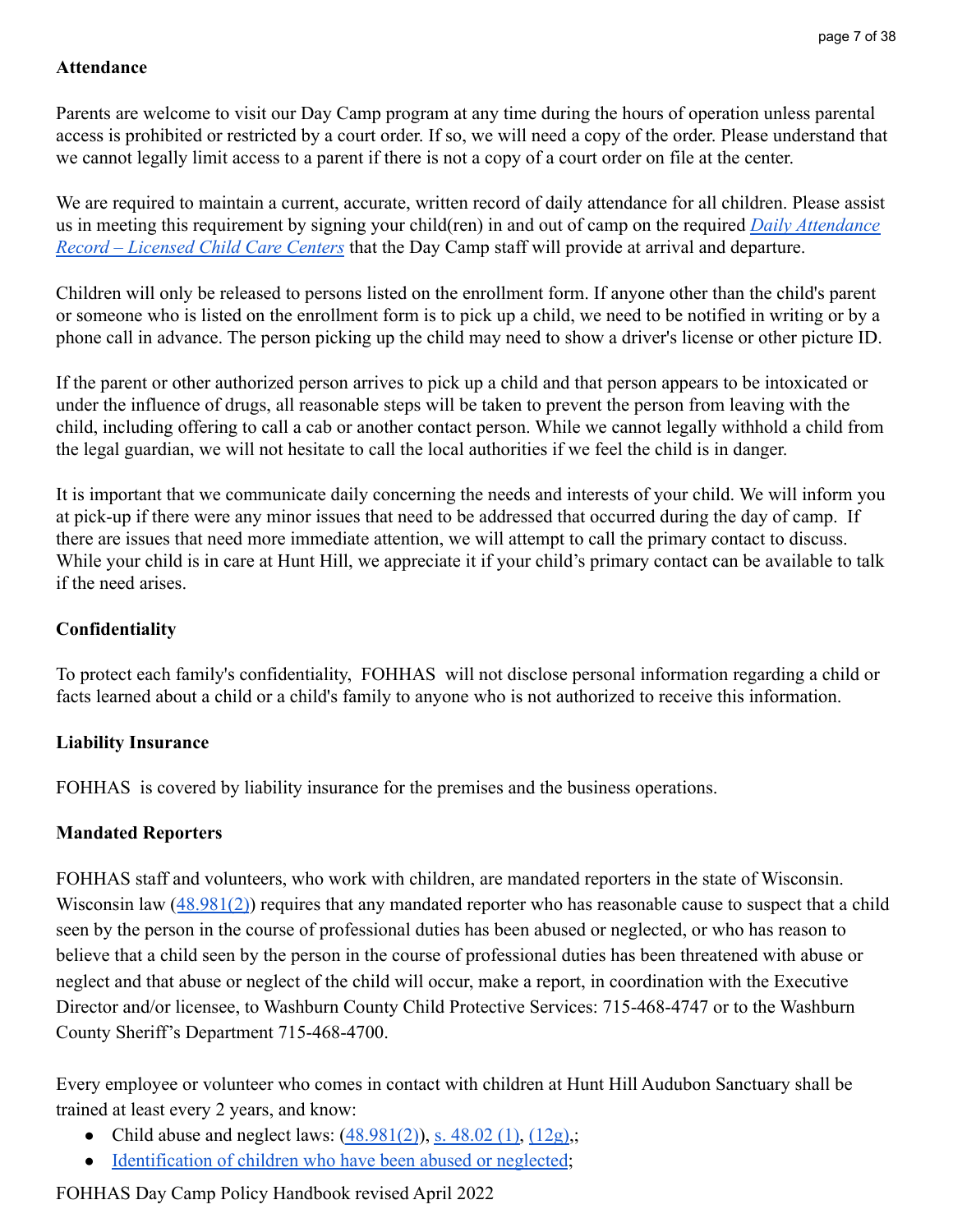• The process for ensuring that known or suspected cases of child abuse or neglect are immediately reported to the proper authorities.

### <span id="page-7-0"></span>**Wisconsin's Concealed Carry Law**

Wisconsin Act 35 relating to carrying concealed weapons went into effect November 1, 2011.

No person may carry weapons while on the premises of the Day Camp during licensed hours. We will post signs (at least 5" x 7") providing notice of refusal to allow weapons near the entry to camp where any individual entering the building or grounds can be reasonably expected to see the sign.

#### <span id="page-7-1"></span>**Family Provided Items**

See the attached [Packing List](#page-37-0) for information regarding items families should send with their children each day of camp.

#### <span id="page-7-2"></span>**Enrollment**

All children will be enrolled at will. FOHHAS or the parent/guardian may terminate child care without advance notice.

Children may be enrolled on a weekly basis Monday through Friday 8:00 am to 4:30 pm (up to 42.5 hours per week) or a daily basis (up to 8.5 hours per day or 42.5 hours per week). Enrollment is completed online, dropped off in person or mailed to Hunt Hill and is dependent on camp availability.

Parents/guardians must meet with us to discuss their child's specific needs and to review program policies. We will make reasonable accommodations for a child with disabilities as specified under the Americans with Disabilities Act.

The following items must be completed and returned to the center by the child's first day of attendance.

- *[Child Care Enrollment](https://drive.google.com/file/d/1eXUqH-CWteTwPJix9msBe08h1oZdmG48/view?usp=sharing)*
- *[Health History and Emergency Care Plan](https://drive.google.com/file/d/12a1ZmpZ4Ag3ZVe0nzKHe5NyAfJaKLbKU/view?usp=sharing)*
- *[Child Care Immunization Record](https://drive.google.com/file/d/14daPl3QGYhp7Vf0sseMI_8XC5SyCN2Se/view?usp=sharing)* or an electronic printout of your child's immunization history
- *● [Authorization to Administer Medication Form](https://drive.google.com/file/d/1Efs7RyStKrWyUtbhh4qGqbkBsgkWZCMR/view?usp=sharing)* (if you would like us to administer prescription or non-prescription medication to your child)
- Payment of fees

If we make any changes to our policies while your child is enrolled, we will inform you at pick-up time of any updates that we need and have you submit the updated forms at the next drop-off.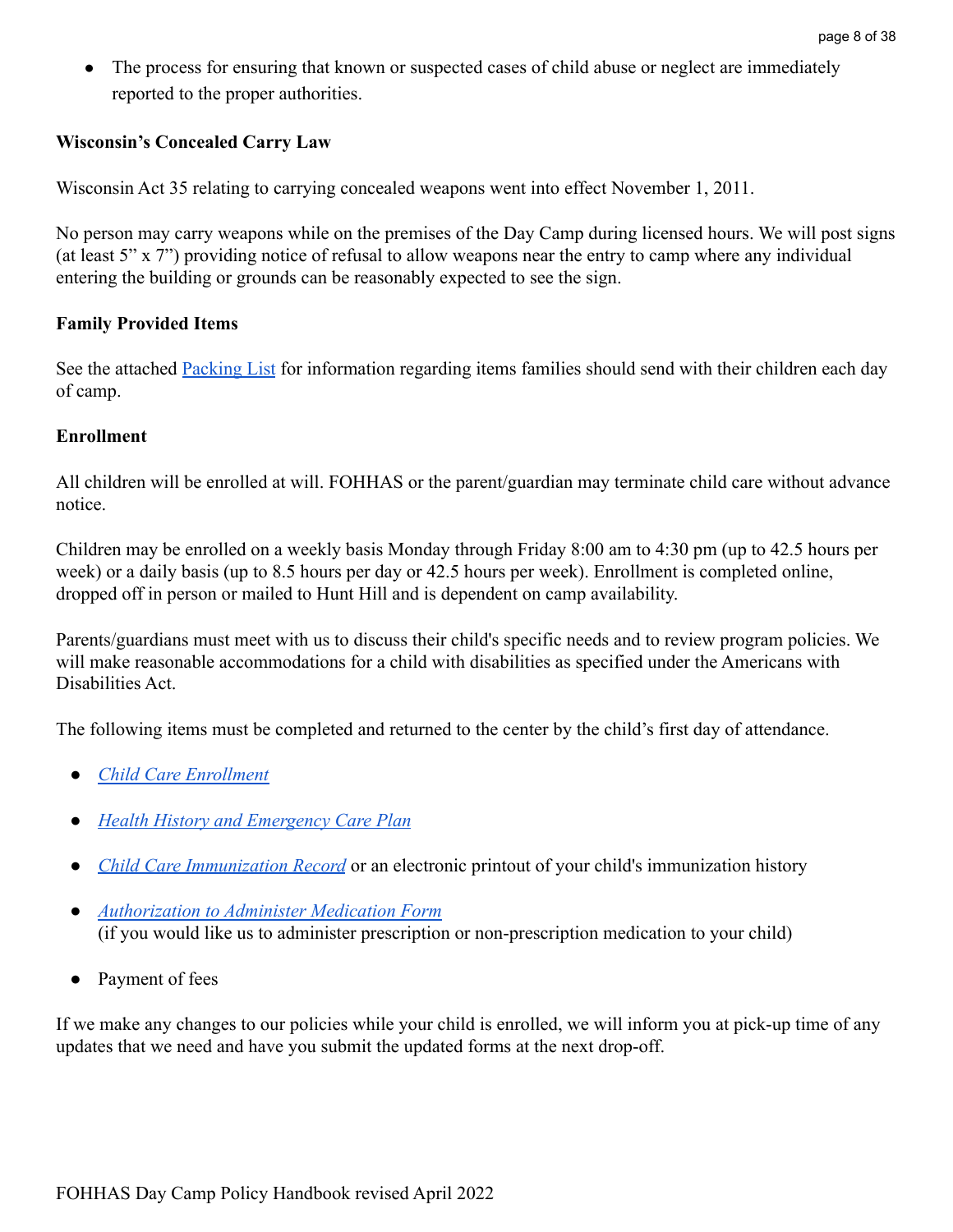### <span id="page-8-0"></span>**DISCHARGE OF ENROLLED CHILDREN 252.41(1)(f)1.**

Policy Effective Date: June 20, 2022

A child may be discharged from the center for reasons, including, but not limited to:

### <span id="page-8-1"></span>**Grounds for Immediate Termination without Advanced Notice**

- Child poses a threat to themself, other children, or staff.
- Failure to pay fees on time.
- Failure to complete and return required forms by the child's first day of camp.

### <span id="page-8-2"></span>**Grounds for Termination with at Least One Day Notice**

Parents/guardians will be given a verbal warning in the following situations at least one day in advance of a potential discharge from the program.

- Repeated failure of the child to meet camp expectations. Children will be given three strikes each day before being dismissed from camp for the day. A child who is dismissed from camp twice will be discharged from camp for the remainder of the summer. If a child is dismissed from camp, parents will be informed verbally that if their child is dismissed from camp a second time during the summer, they will be discharged for any future days they are registered.
- Inability of Hunt Hill Audubon Sanctuary to meet the needs of the child. We will verbally consult with the parent concerning how any problems might be solved before ending the care arrangement. The parent will be referred to other community resources.
- Repeated failure to pick up the child at the scheduled time. Children are to be picked up by 4:30pm. If a parent has not arrived to pick up their child and cannot be reached by phone within 15 minutes of camp ending, we will consider it a late pick up. If the child is picked up late more than once during the summer, they may be dismissed from the camp.
- Failure to comply with the terms of this handbook.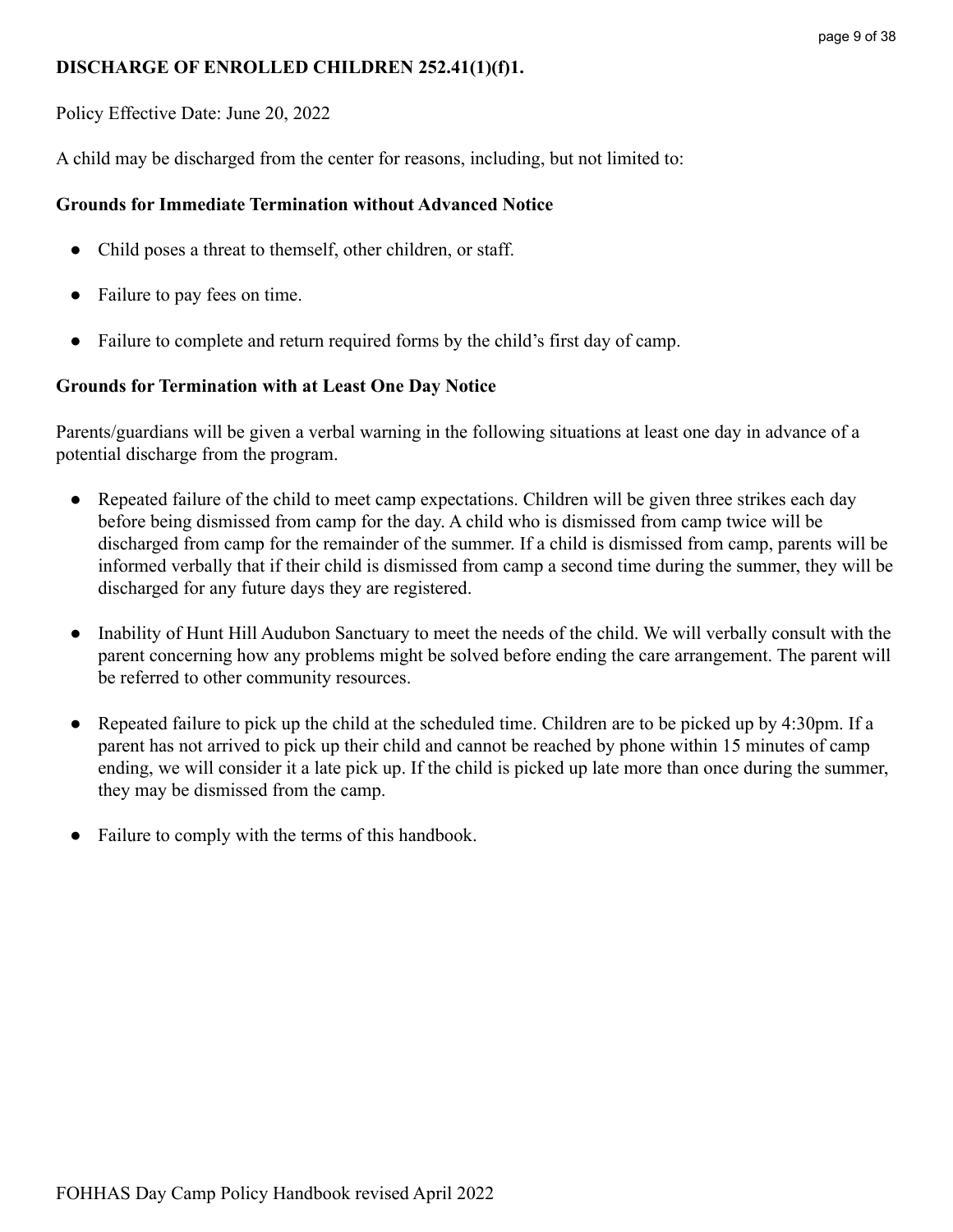# <span id="page-9-0"></span>**FEE PAYMENTS AND REFUNDS 252.41(1)(f)2.**

Policy Effective Date: June 20, 2022

### <span id="page-9-1"></span>**Payments**

Fees, in full, are to be paid by the child's first day of camp. Families can pay for camp via credit card on the online registration form or by check or cash. Checks should be made payable to Hunt Hill Audubon Sanctuary and can be mailed to or dropped off at N2384 Hunt Hill Rd, Sarona, WI 54870.

With advanced notice a payment plan, third party payments, or copayments may be coordinated with the Office Manager at Hunt Hill. Children will not be allowed to attend days that are not paid in full by the start of the day. If fees are not paid by the child's first day of camp or a check is made out with insufficient funds, the parent/guardian will be required to meet with the Office Manager and set up a payment plan to ensure payments are made.

### <span id="page-9-2"></span>**Rates**

Rates are the same for all ages of children. Discounts of \$5 per child per day are available for Hunt Hill members and for families who register for five or more days per summer.

Camperships (scholarships for campers) are available for families who apply for financial assistance in advance.

Rates are as follows:

- Program Fee: \$50/child/day
- Hunt Hill Members Program Fee: \$40/child/day

There are no additional fees required at Day Camp. Families will have the opportunity to purchase camp t-shirts and other Hunt Hill merchandise at the Nature Store at the end of the day. T-shirts and other merchandise are not required for participation at camp.

### <span id="page-9-3"></span>**Refunds - Staff Absence**

In the unlikely event that we do not have enough qualified staff to lead Day Camp while maintaining an appropriate staff to child ratio, we will cancel camp. All families scheduled for that day will receive a full refund of their fees for that day.

### <span id="page-9-4"></span>**Refunds - Child Absence**

If your child will not be able to attend a scheduled day of camp for any reason, please let us know in advance by calling 715-635-6543 or emailing  $\frac{1}{2}$  program $\frac{1}{2}$  hunthill.org.

In order to cover related staffing costs, we are unable to provide refunds in some circumstances. Please see the refund matrices below for specific details about when we are able and not able to provide refunds.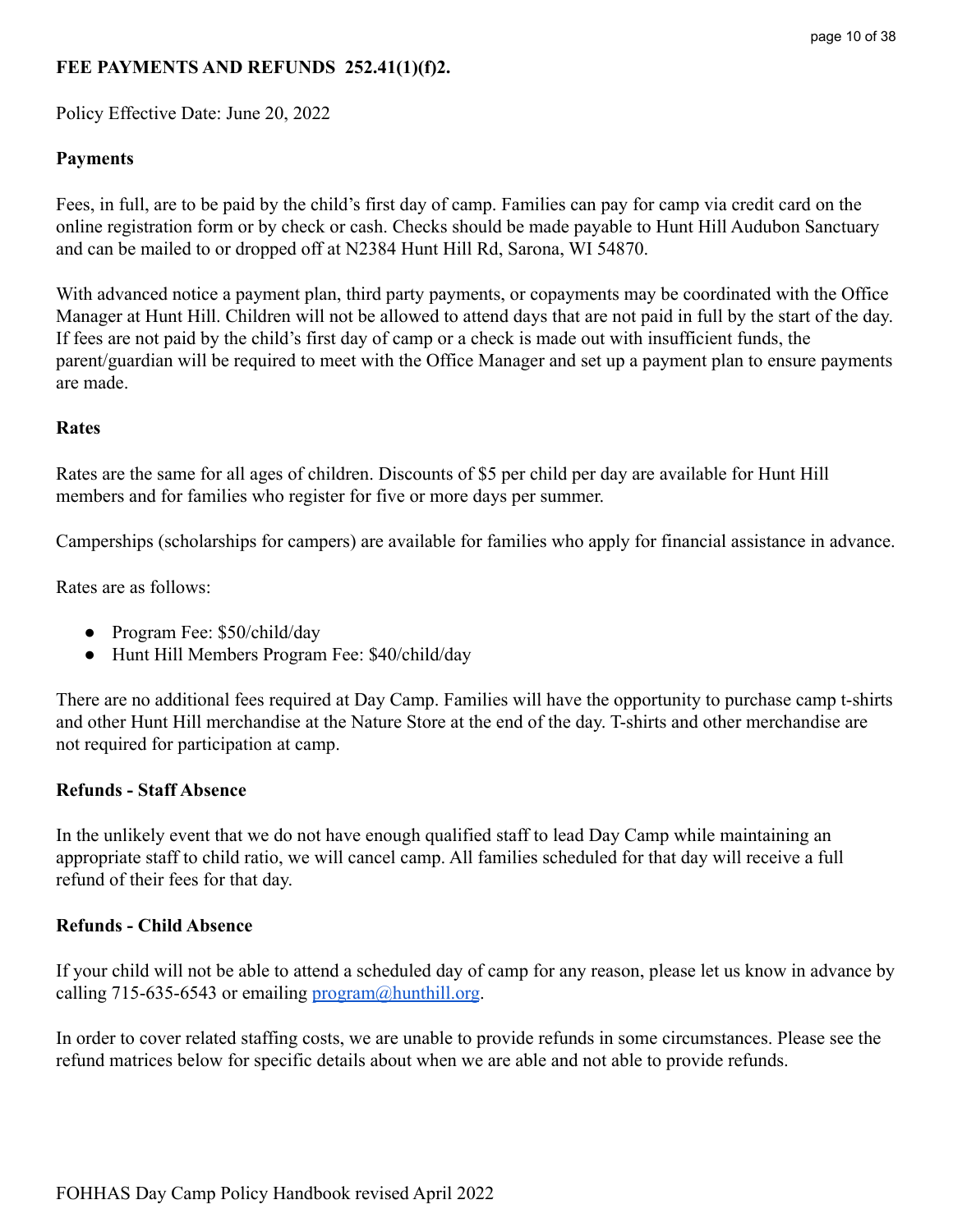# <span id="page-10-0"></span>**Refund Matrix**

| <b>Hunt Hill Initiated Events</b>                            | <b>Refund Amount</b>                                                                                                                               |
|--------------------------------------------------------------|----------------------------------------------------------------------------------------------------------------------------------------------------|
| Day Camp is canceled.                                        | Full refund.                                                                                                                                       |
| Child is dismissed from camp for the day.                    | No refund for the day the child is dismissed.                                                                                                      |
| Child is discharged from camp for the rest of the<br>summer. | No refund is given for the day the child is discharged.<br>See the "Parent/Guardian Initiated Events" matrix<br>below for future days of Day Camp. |

| <b>Parent/Guardian Initiated Events</b>        | <b>Refund Amount</b>                                                                                                                                                                                                                                                      |
|------------------------------------------------|---------------------------------------------------------------------------------------------------------------------------------------------------------------------------------------------------------------------------------------------------------------------------|
| Withdraws 5 or more business days before camp. | Parents/guardians will receive a refund of the Day<br>Camp fee minus any related processing fee.<br>Credit card processing fee is $2.9\%$ of the total + \$0.30                                                                                                           |
| Withdraw $\leq$ 5 business days before camp.   | If the child's spot can be filled by another child,<br>parents/guardians will receive a refund of the Day<br>Camp fee minus any related processing fee.<br>Credit card processing fee is $2.9\%$ of the total + \$0.30<br>If the child's spot cannot be filled by another |
|                                                | child, no refund will be given.                                                                                                                                                                                                                                           |
| Withdraw $\leq$ 24 hours before camp.          | No refund will be given.                                                                                                                                                                                                                                                  |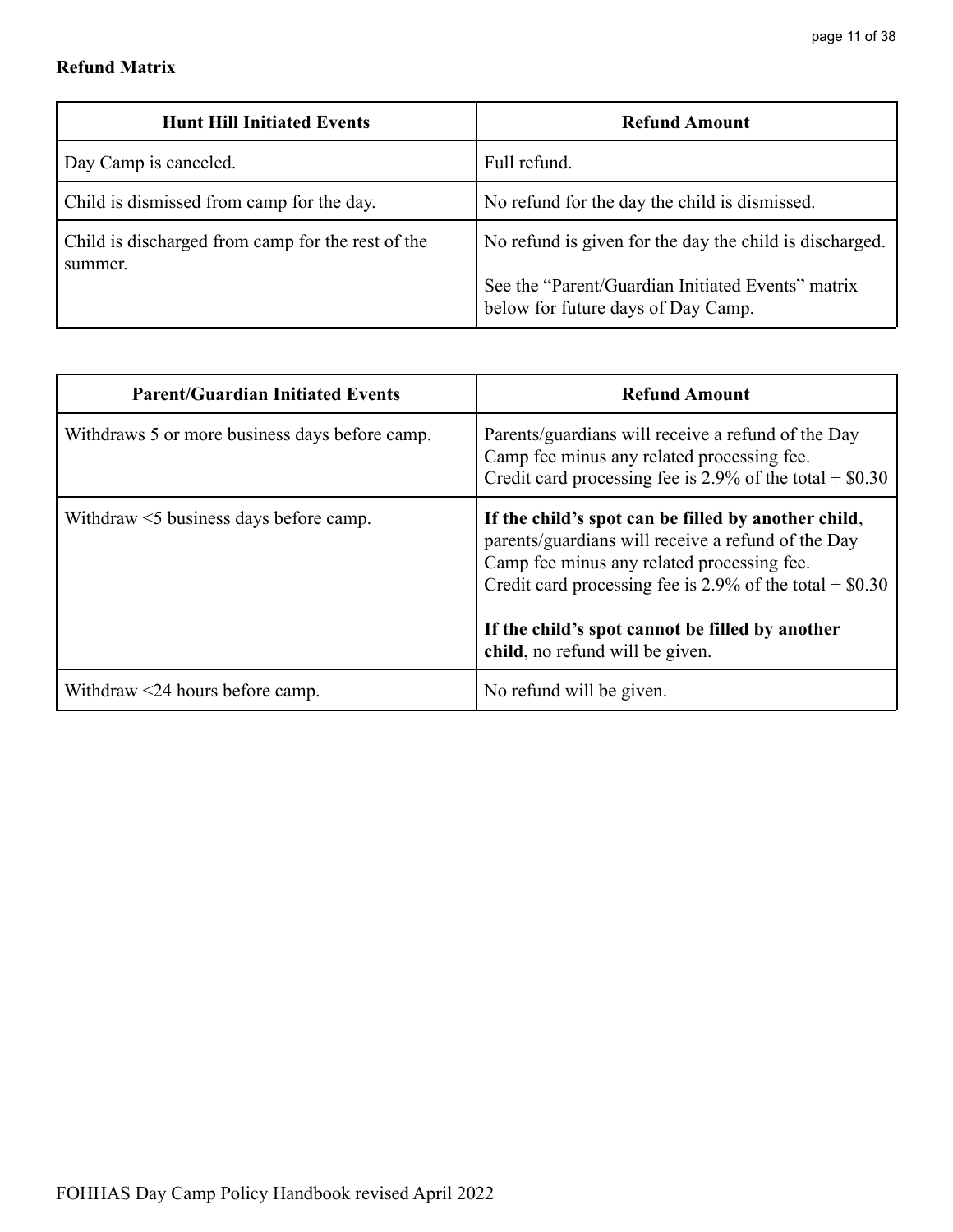### <span id="page-11-0"></span>**PROGRAM OBJECTIVES & ACTIVITIES 252.41(1)(f)5.**

Policy Effective Date: June 20, 2022

### <span id="page-11-1"></span>**Program Objectives**

Statement of Purpose: Hunt Hill's objective for day camp programs is to foster appreciation, understanding, and protection of the environment for each child. Throughout the day, children will be having opportunities to engage with and learn about nature. In the morning children engage in environmental learning activities. In the afternoon children engage in nature-based play.

### <span id="page-11-2"></span>**[Camp Area](https://hunthill.org/wp-content/uploads/2021/11/Trail-and-Campus-Map-2022.pdf)**

Hunt Hill Audubon Sanctuary consists of the main camp area as well as the surrounding nature sanctuary. children will enjoy many activities in the main camp area as well as enjoy walking around in the surrounding forest and prairie with their supervising Environmental Educators. Children will not be any more than ½ mile from the main camp area at any time.

### <span id="page-11-3"></span>**Daily Activities**

We plan activities according to the age and developmental level of each child in care and provide children with a variety of experiences. The daily activities include a flexible balance of indoor and outdoor activities, active and quiet play, and individual and group activities. The activities provided will expose the children to a variety of cultures and will encourage the children to use and develop language and literacy skills, use large and small muscles, think creatively, learn new ideas and skills, and participate in imaginative play. The activities are designed to provide protection from excess fatigue and over stimulation and to ensure children can be successful and feel good about themselves.

Some of the activities include:

- Language development: e.g. Reading  $&$  Writing, Talking  $&$  Listening
- Large motor skills: e.g. Outdoor Play, Walking, Choice Time
- Small motor skills: e.g. Arts & Crafts, Using Science Tools (like magnifying glasses and tweezers)
- Creative expression: e.g. Arts & Crafts, Choice Time
- Self-help skills: e.g. Dress Self for Outdoors Play and Swim Time, Be Responsible for Personal Items
- Literacy skills: e.g. Reading & Writing, Talking & Listening

#### <span id="page-11-4"></span>**Outdoor Play**

Nature based play is the major component of our program. Enough time, materials, and space will be provided for children to actively explore the world around them, especially during our environmental education activities in the morning and choice time in the afternoon.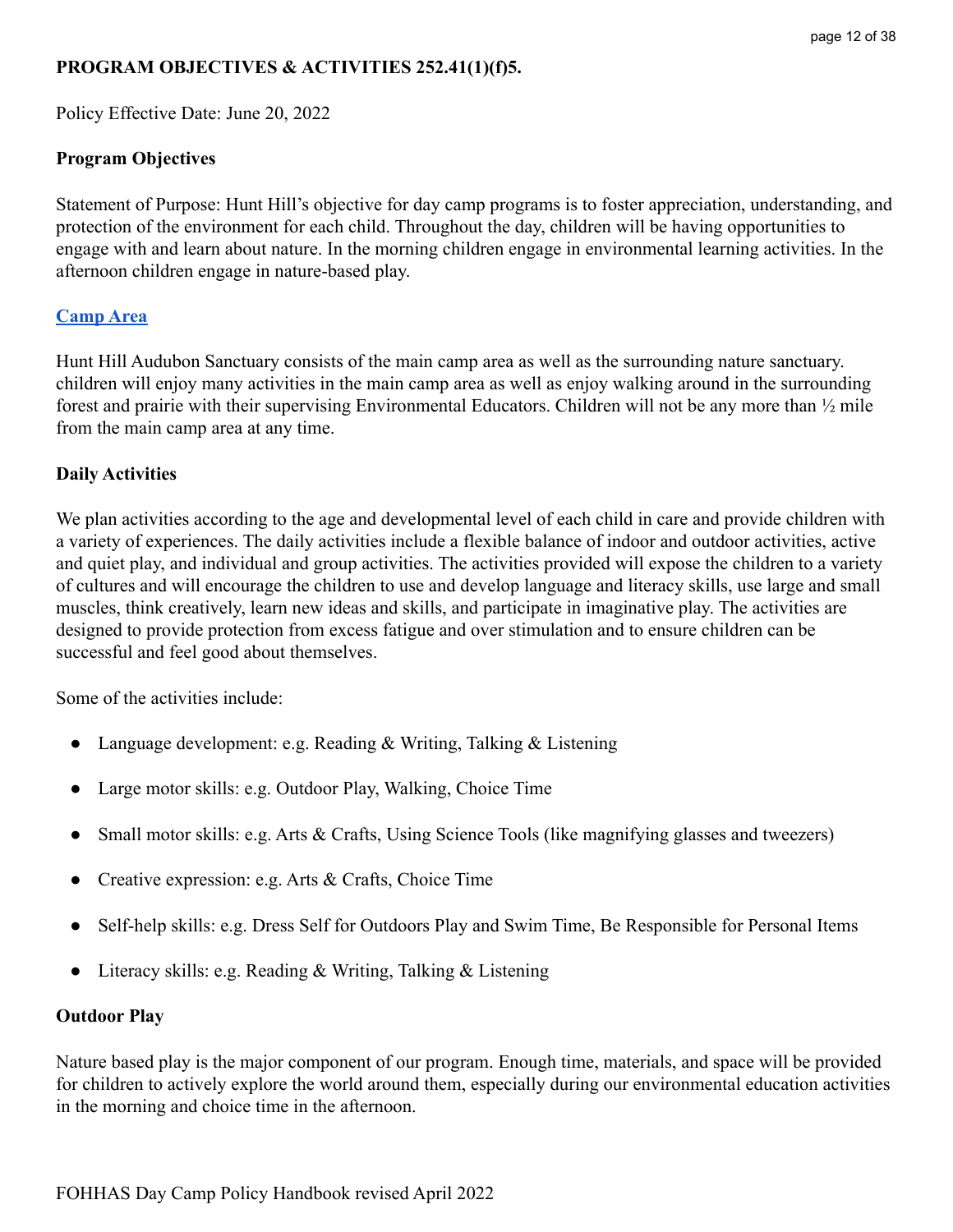Children will be outdoors for the majority of the day, if weather permits, so dress your child appropriately for the weather. The children may be kept indoors during inclement weather such as any of the following:

- Thunder and lightning
- Heavy rain
- Strong winds
- Hail
- Severe storm watches  $&$  warnings
- $\bullet$  Tornado watches & warnings
- Temperatures above 90 degrees F
- Wind chills of 0 degrees F or below

There is an outdoor play space on the premises called the Nature Playscape. The Nature Playscape is made of naturally occurring materials and includes a shallow (1-2 inch) running water feature where children can cool their feet, a sandbox, a mud kitchen, a fort made of sticks, and balance beams made of logs.

During Choice Time, children will have the opportunity for unstructured play at the Nature Playscape and in the yard. They will have play equipment such as sand tools, kitchen supplies, balls, and jump ropes available for them to play actively outdoors for an hour each day.

Trampolines and inflatable bounce surfaces on the premises may not be accessible to or used by children during Day Camp.

We want children to be engaged in nature. Therefore, we will not allow children to watch television, videos, or have screen time during regular camp hours.

### <span id="page-12-0"></span>**Rest Period**

Children will have 30 minutes of quiet time after lunch. They will not be required to nap, but encouraged to engage in a calm, quiet, independent activity to help protect them from fatigue. Quiet time will take place outdoors whenever possible.

Options for quiet time include:

- Resting
- Reading
- Coloring or drawing
- Watching nature such as bird watching or cloud watching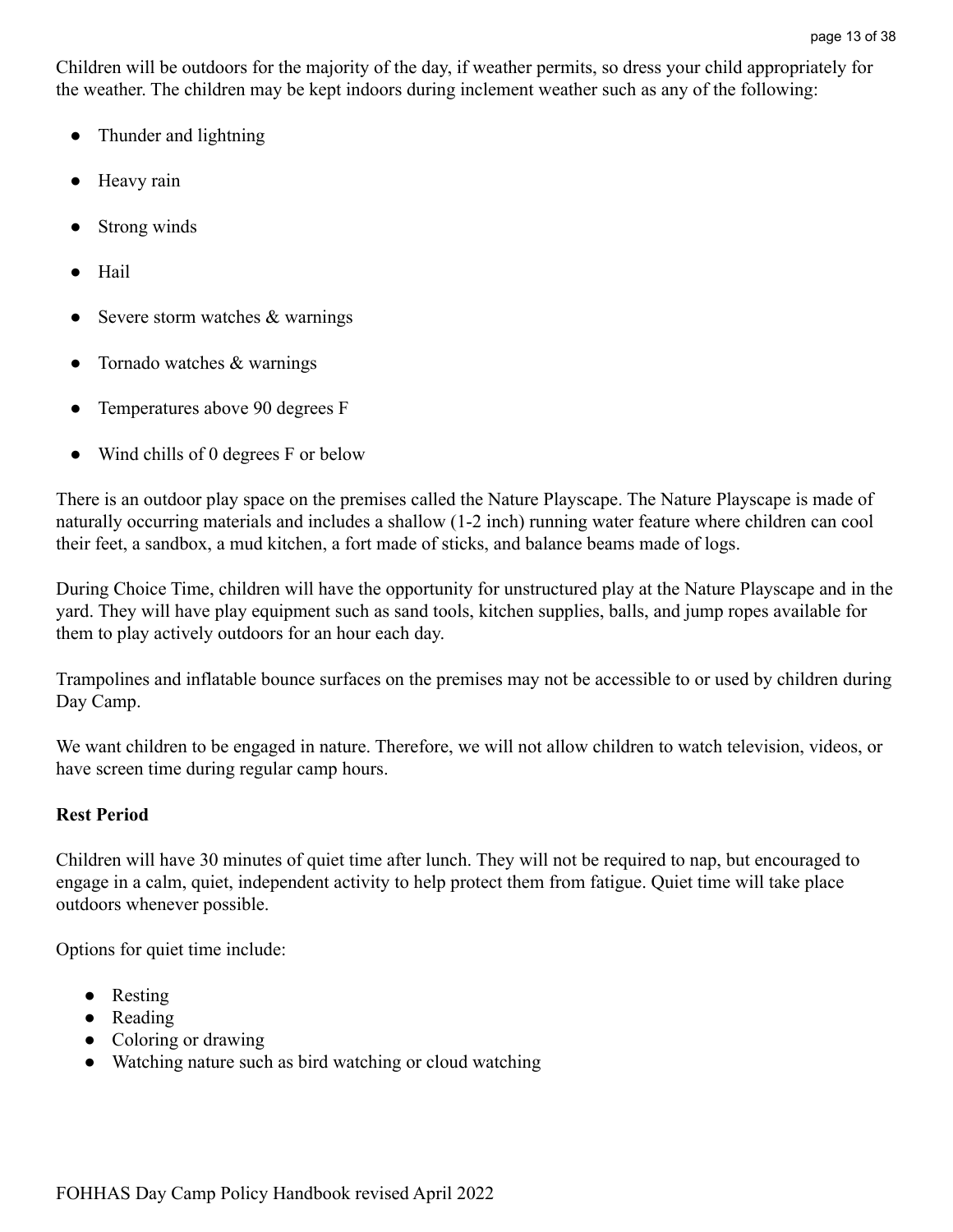## <span id="page-13-0"></span>**SCHEDULE OF DAILY ACTIVITIES**

June-August, 2022

| <b>Time</b>    | <b>Group A</b>                                      | <b>Group B</b>                                      |  |
|----------------|-----------------------------------------------------|-----------------------------------------------------|--|
| 8:00-8:30      | Drop-Off/Check-In, Free Play, Coloring              |                                                     |  |
| 8:30-9:00      | Welcome Circle, Sunscreen & Name Games              |                                                     |  |
| $9:00 - 10:00$ | <b>Environmental Education</b><br><b>Activity A</b> | <b>Environmental Education</b><br><b>Activity B</b> |  |
| 10:00-11:00    |                                                     |                                                     |  |
| $11:00-11:30$  | Wash Hands, Lunch & Sunscreen                       |                                                     |  |
| 11:30-12:00    | Craft Time/Quiet Time                               |                                                     |  |
| $12:00-1:00$   | Swim                                                | <b>Group Game</b><br>& Presentation Practice        |  |
| $1:00-2:00$    | <b>Group Game</b><br>& Presentation Practice        | Swim                                                |  |
| $2:00-2:30$    | Wash Hands, Snack & Sunscreen                       |                                                     |  |
| $2:30-3:30$    | <b>Choice Time</b>                                  |                                                     |  |
| $3:30-4:00$    | Pack Up, Clean Up, Free Play, Coloring              |                                                     |  |
| $4:00-4:30$    | Closing Circle, Presentation Practice & Group Games |                                                     |  |
| 4:30           | Parent Presentation & Check-Out                     |                                                     |  |

Printable version of the schedule: [2022 Day Camp Schedule](https://docs.google.com/document/d/1wDILImFzy-Uh8a4R33uWx9-NXzw8xJ-64Gy96Z0sGhU/edit?usp=sharing)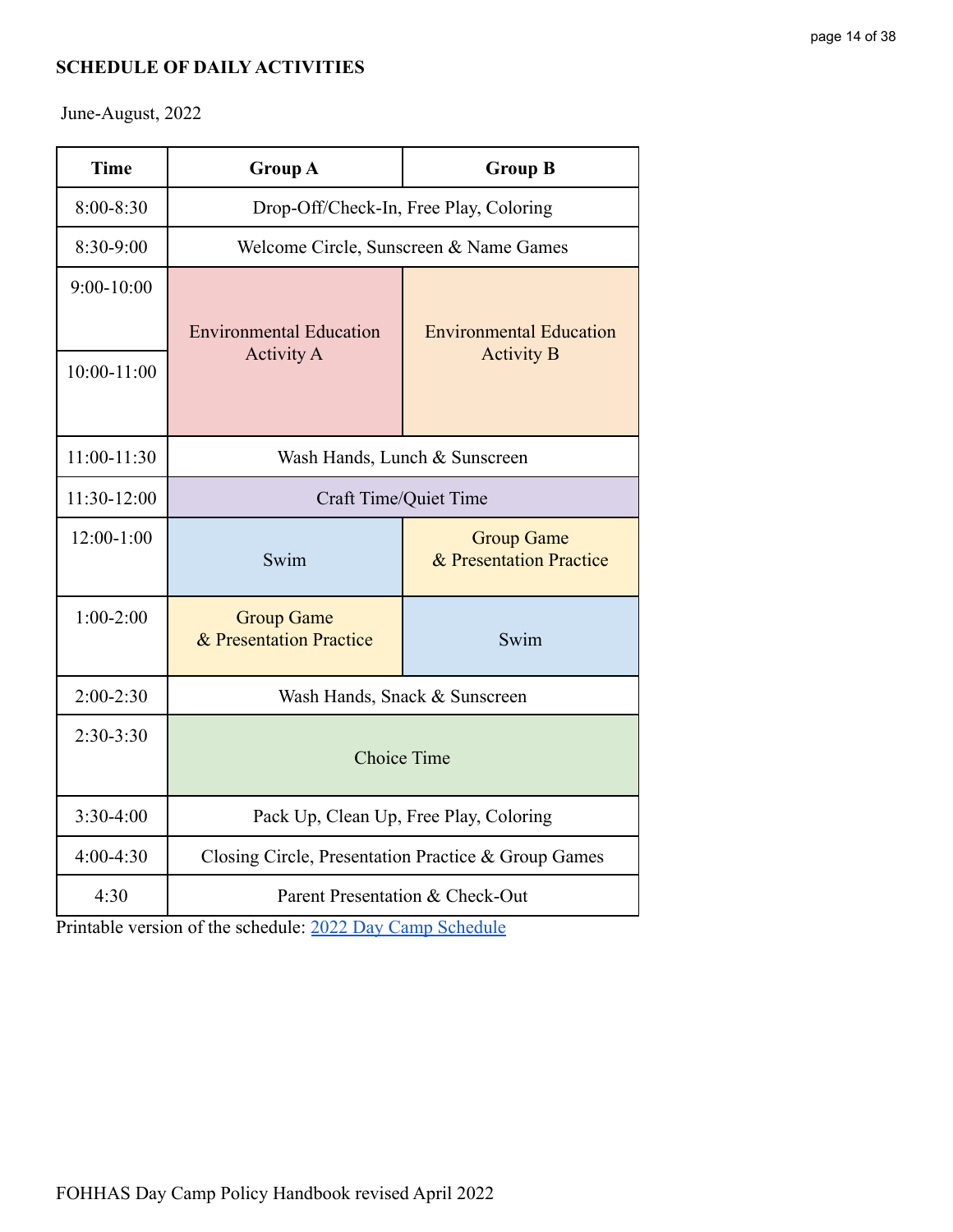# <span id="page-14-0"></span>**WATERFRONT ACTIVITIES 252.41(1)(f)8.**

The center will be using a waterfront beach swimming area for the children. Whenever we utilize any of these water-oriented facilities, we will follow all safety and supervision requirements as specified by licensing rules from DCF 252

## <span id="page-14-1"></span>**Waterfront Rules**

Before going down to the waterfront, all children will be reminded of the following waterfront rules:

- 1. Find a buddy. You must always know where your buddy is!
- 2. To swim in the deep end, you must take a deep end test.
- 3. Walk slowly on the dock. It is slippery!
- 4. Everyone must stay at the waterfront until a staff member leads you up the stairs.
- 5. No pushing people off the dock or the swim raft.
- 6. No splashing others.
- 7. Feet first jumps off the swim raft only. No flips or dives.
- 8. Stay within the swim area where the lifeguards can see you.

### <span id="page-14-2"></span>**Whistle Codes**

- $\bullet$  1 short whistle = stop, look, and listen
- $\bullet$  2 short whistles = everyone out of the water
- $\bullet$  1 long whistle + point = Activate EAP

### <span id="page-14-3"></span>**Supervision Plan**

Children will choose their buddy at the top of the stairs and will walk down the stairs behind a staff member. At the bottom of the stairs, they will wait on the shore with their supervising counselor and the waterfront supervisor while the lifeguards ensure the water is safe to enter.

Once the lifeguards have declared the water safe, the children will be able to check in with the waterfront supervisor and enter the shallow end of the water.

Lifeguards will be stationed on the dock in a location where they can see all of the swimmers easily and will be actively searching the water to make sure it is safe. There will always be at least one lifeguard for every 25 swimmers.

| Age of children | Minimum # of On-Duty Lifeguards<br>to Swimmers                                                                                       |
|-----------------|--------------------------------------------------------------------------------------------------------------------------------------|
| All ages        | 1 Lifeguard : 25 Swimmers<br>+ Waterfront Supervisor.<br>+ Staff who can swim and count in the staff to<br>child ratio listed below. |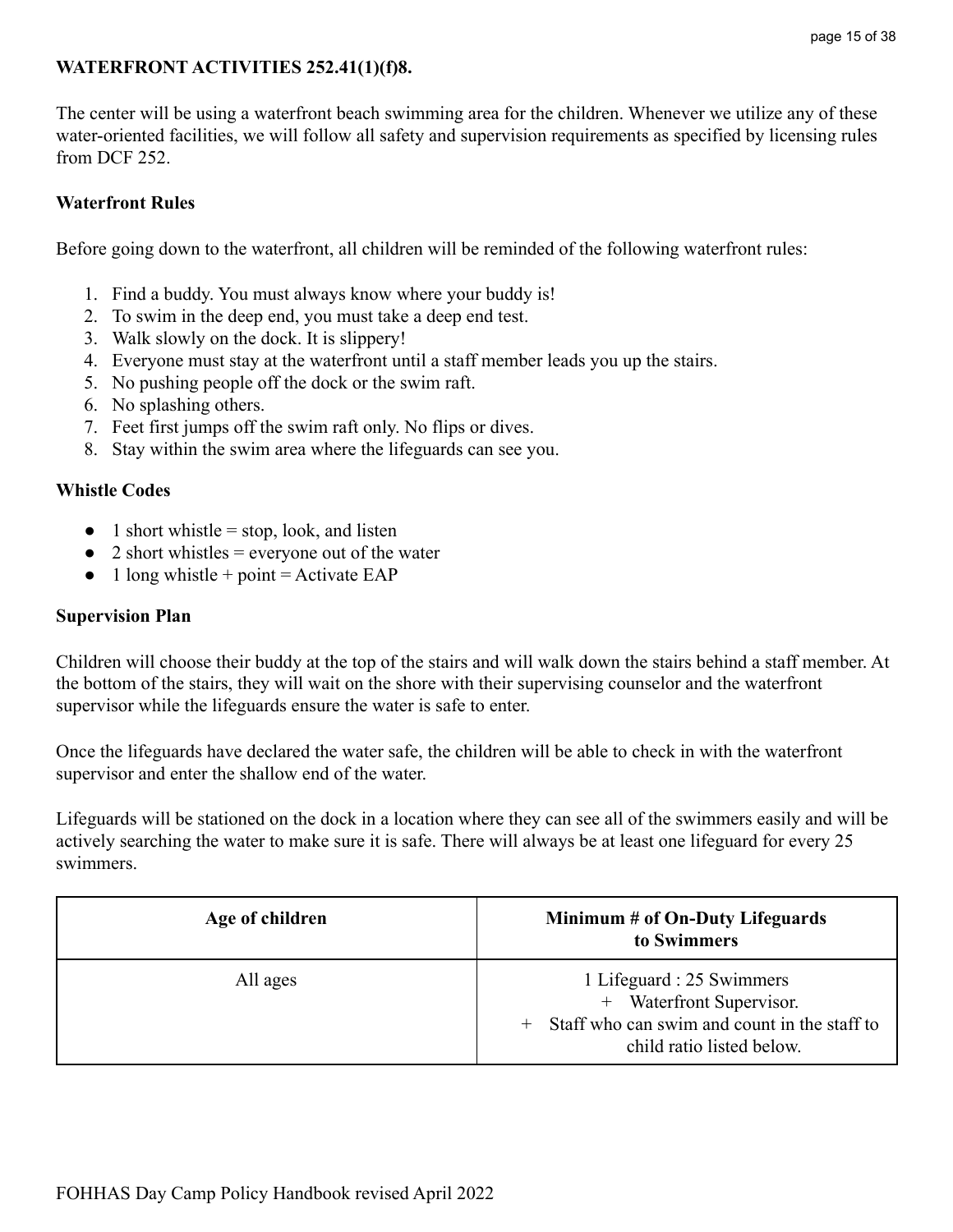An additional staff member who can swim and can also be counted in the staff to child ratio will be in or near the water supervising children to keep track of all of the children in their group and to ensure that children are following the rules.

| Age of children | Minimum # of Staff to children |
|-----------------|--------------------------------|
| $5 & 6$ Years   | 1.12                           |
| 7-12 Years      | 1:18                           |

In mixed-age groups, the staff to child ratio will be determined using the [Counselor-to-Child Ratio](https://drive.google.com/file/d/17S1mYmo3qz5Bd3o3NMxCVJc99Ogop0iL/view?usp=sharing) While [Swimming Worksheet.](https://drive.google.com/file/d/17S1mYmo3qz5Bd3o3NMxCVJc99Ogop0iL/view?usp=sharing)

### <span id="page-15-0"></span>**Checking In & Out of the Water**

To enter the water, children must approach the waterfront supervisor with their buddy. The waterfront supervisor will note which swim area they will be in, together, on the buddy board. If buddies leave the water or go into a different swim area, they must inform the waterfront supervisor of the change.

Every 15 minutes, the waterfront supervisor will call a "Buddy Check." All children must immediately go to a spot where they can stand and hold up their hand with their buddy. The waterfront supervisor will count each buddy before swimming can resume.

In the unlikely event that a person is missing during the buddy check or any other time during swim time, we will initiate the [Missing Swimmer Emergency Plan.](#page-21-0)

### <span id="page-15-1"></span>**Determining Swimming Ability**

We will assume that all children are non-swimmers until they have completed a deep water swimming test. Non-swimmers and weak swimmers will be restricted to the shallow end of the waterfront between the shore and the L in the dock. They should stay where the water is below their armpits when standing.

A child may choose to ask a lifeguard for a swimming test. Lifeguards must complete the swimming test while they are not responsible for supervising other swimmers. If only one lifeguard is on duty, swimming tests can only be done while the other children are out of the water. If two lifeguards are on duty, the deep water lifeguard must not have any swimmers in the deep water swimming area while conducting a swimming test.

To pass the deep water swimming test, children must do the following competency sequence:

- 1. Step into water above your head.
- 2. Swim three lengths of the dock (approximately 25 yards) on your front without stopping or holding on to anything.
- 3. Tread water for one minute.
- 4. Exit the deep end without assistance.

Children who pass the deep water swimming test will be allowed into the deep swimming area between the dock and the buoys. They may use the raft to jump into the water. The supervising lifeguard will note the child's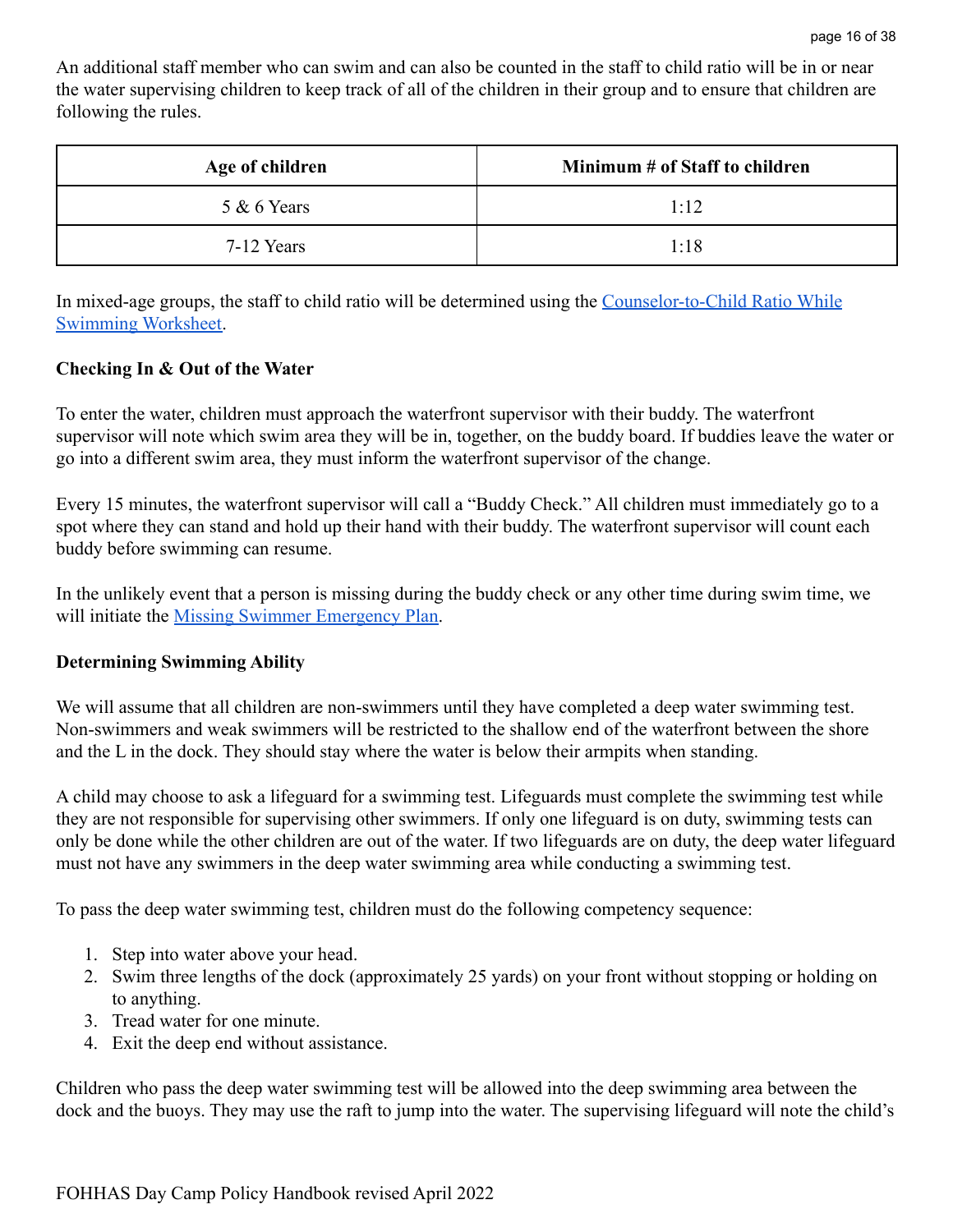swimming ability on a list kept in the waterfront shed. The waterfront supervisor will note the child's swimming ability in the child's file at the end of the day.

The supervising lifeguard has the authority to revoke any child's privilege to enter the deep water area if the child appears to be tired or at risk of endangering themselves or others.

#### <span id="page-16-0"></span>**Boating**

In 2022, Day Camp children will not be using watercraft.

#### <span id="page-16-1"></span>**Changing for Swim Time**

When children change for swim time, they will be using restroom facilities that are accessible to the public. To ensure the safety of the children, the supervising staff member will knock on the bathroom doors before children enter the facilities. If a member of the public is using the restroom at that time, children will have to wait outside the restrooms until the facilities are completely available.

Once the children are in the bathroom facilities, the supervising staff member will stand outside the entryway doors of the bathroom facilities and ask anyone from the public who needs to use the facilities to use the family restroom located on the side of the Recreation Hall instead.

When children have finished changing, they will stand outside the restroom facilities with the staff member until all children have finished changing.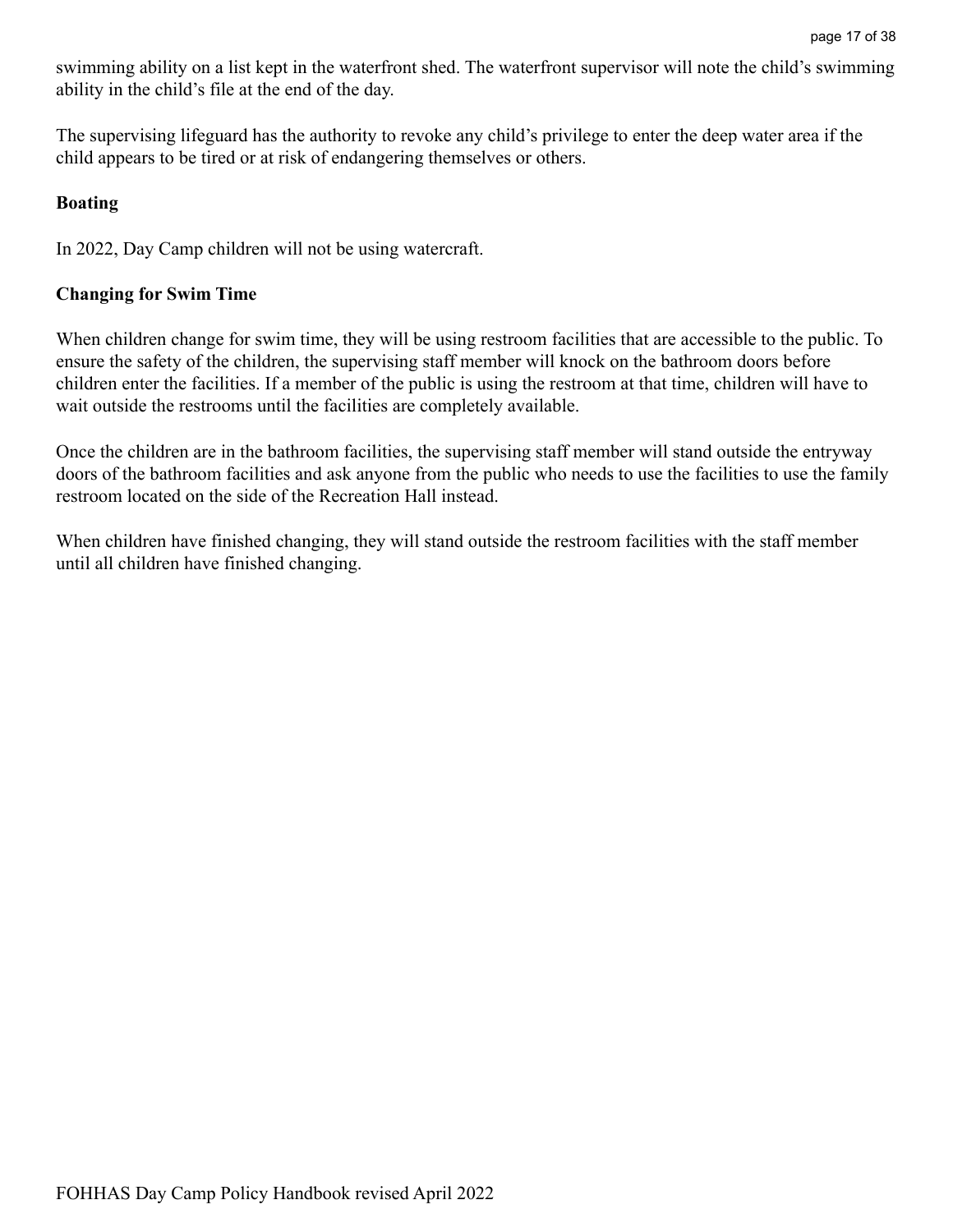# <span id="page-17-0"></span>**CHILD GUIDANCE 252.41(1)(f)10.**

Policy Effective Date: June 20, 2022

Children's behavior will be guided by setting clear expectations for children. We will talk with children about expected behaviors and model those behaviors consistently for them. We will state positively what children can do, using specific terms (e.g., "you need to walk" rather than "don't run"). Undesirable behavior will be redirected to another activity. Children will be given a wide variety of age-appropriate activities to choose from and will be given the attention they need before they demand it. Behavior management will be for the purpose of helping children develop self-control, self-esteem, and respect for the rights of others.

## <span id="page-17-1"></span>**Setting Expectations**

Hunt Hill has two overarching expectations for children:

- **●** Be respectful
	- $\circ$  To other children: by using kind words & actions.
	- To leaders: by listening to directions.
	- To self: by keeping yourself safe.
	- To nature: by not harming plants or animals.
	- To property: by keeping things as nice as you found them.
- **●** Stay with your group: by staying within the boundaries set by your leader and always staying where you can see your leader and your leader can see you.

Educators will review the expectations with their children daily and discuss how to meet expectations in new situations.

Educators will be firm and consistent with their expectations for every child. If children are not meeting expectations we apply the ladder of consequences calmly and firmly. Educators will be good role models for children by following the same expectations as the children.

### <span id="page-17-2"></span>**Ladder of consequences**

We apply a ladder of consequences when a child does not meet expectations.

- **1st Offense: Verbal Warning** Tell the child what expectation was not met and remind them of the appropriate behavior. If possible, the child should fix the problem at this time (for example, if they were disrespectful to others they should apologize, if they were disrespectful to property they should clean up their mess).
- **2nd Offense: Time Out** Tell the child what expectation was not met and have them take a break from the activity (3 min or less) to self-regulate. When they are in control of themselves, they should fix the situation and explain what the appropriate behavior is.
- **3rd Offense: Talk to a Leader** The child will be sent to a Day Camp leader such as the Program Coordinator or Lead Educator. The leader will make a plan with the child to try to prevent the behavior from happening again. Parents/guardians may become involved at this point to apply any strategies that work at home.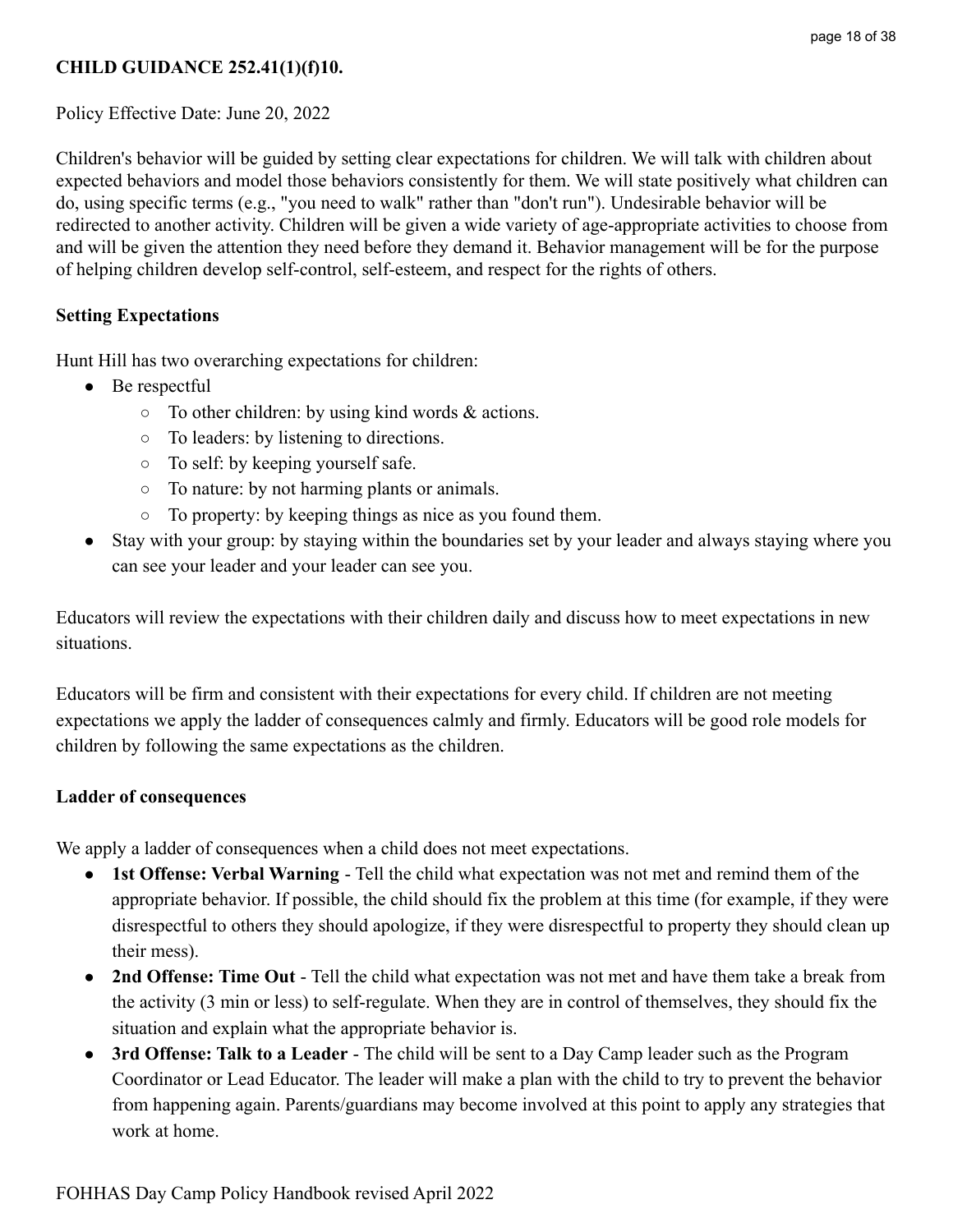**4th Offense: Sent Home** - The child will be removed from the rest of the group for the day. The Program Coordinator or Lead Educator will call parents/guardians to pick up the child. The child will be allowed to return the next scheduled day of camp unless there are concerns about the safety of the child or others. If the child is sent home a second time, they will not be allowed to return to camp the rest of the summer (see the [Discharge of Enrolled Children](#page-8-0) policy).

In the case that a child poses a serious threat to the safety of themselves or others, staff may choose to skip ahead to the 3rd or 4th step.

### <span id="page-18-0"></span>**Time Outs**

Time outs may be used to deal with unacceptable behavior. A time-out will be used to remove a child from a situation that has gotten out of control before a child can hurt themselves or others. Time-outs will never exceed three minutes. When used, the time-out will immediately follow the behavior. Staff will discuss the unacceptable behavior with the child, and discuss with them what could have been done or said instead. Rather than use a specific time-out chair or corner, we will have the child take a break near the others so the emphasis is on relaxing / cooling down rather than isolation and punishment. The child will be transitioned back to an activity following the discussion.

### <span id="page-18-1"></span>**Prohibited Actions**

In accordance with DCF 250 Licensing Rules for Family Child Care Centers, actions that may be psychologically, emotionally, or physically painful, discomforting, dangerous, or potentially injurious are prohibited. Prohibited actions include spanking, hitting, pinching, shaking, slapping, twisting, throwing, or inflicting any other form of corporal punishment on the child; verbal abuse, threats, or derogatory remarks about the child or the child's family; physical restraint, binding, or tying the child to restrict the child's movement; enclosing the child in a confined space such as a closet, locked room, box or similar cubicle; withholding or forcing meals, snacks or naps; actions that are cruel, aversive, humiliating or frightening to the child; or punishing a child for lapses in toilet training. These forms of punishment will never be used, even at a parent's request.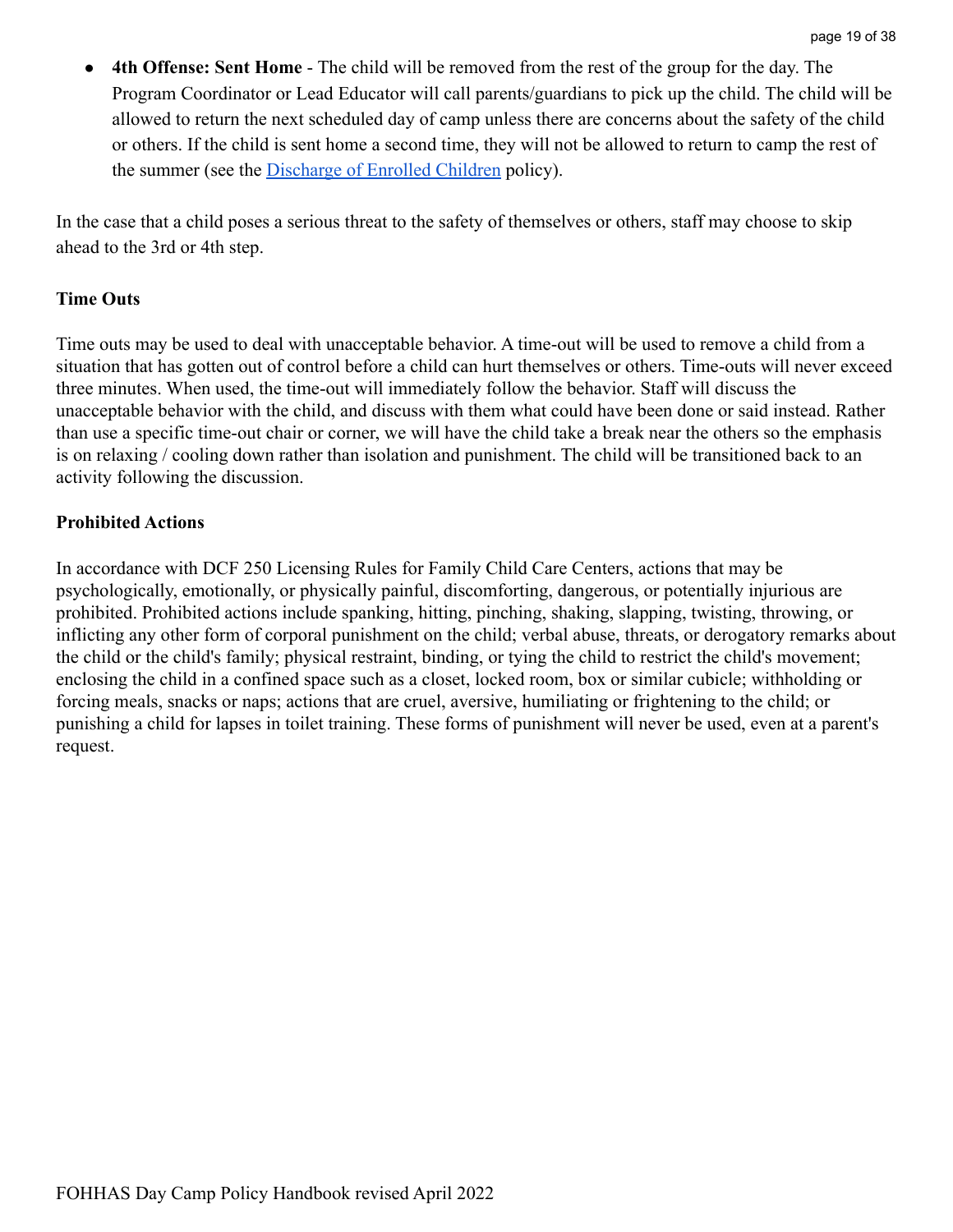## <span id="page-19-0"></span>**EMERGENCY PLANS 252.41(1)(f)7.**

Policy Effective Date: June 20, 2022

Staff will be trained in Emergency Action Plans during their staff training before working with children. We will regularly review Emergency Action Plans throughout the summer.

In the event that we need emergency responders, we will call 911. The Washburn County Sheriff's Department, Birchwood Fire Department, Lakeview Medical Center in Rice Lake, and the Long Lake First Responders are the responders for Hunt Hill Audubon Sanctuary. Additionally, our Health Supervisor is a certified Emergency Medical Responder (EMR) and onsite to respond to emergencies.

#### **Communication with Parents**

In the event that any of the below mentioned emergencies occur, all parents will be notified via phone call or email directly following the event. We call the parents of any children who are ill or injured as soon as possible after calling 911. We will notify all other parents once the emergency is resolved.

#### **Ensuring Needs of Children with Disabilities**

Staff will be aware of any needs of the children in their group. If a child has a limited mobility or a visual impairment and cannot get to a safe location as quickly as the other children, a staff member will carry that child to safety using a packstrap carry or a seated chair lift. If they are unable to lift the child independently, they will radio for assistance and the closest available person will assist.

#### <span id="page-19-1"></span>**Fires**

Fire evacuation plans and tornado drills shall be practiced by the staff monthly with the Health Supervisor. Completion of all practice drills will be documented by the Health Supervisor.

### <span id="page-19-2"></span>**Evacuation of a Building**

In case of an emergency that would require an evacuation of a building, such as a fire or gas leak, children will be evacuated through the nearest safe exit. The attendance form and list of phone numbers for parents and emergency contacts will be taken along to ensure that all children are accounted for and all parents notified. Children will be assembled at the Emergency Bell between the Farmhouse and Barn.

If we are unable to re-enter the building after a necessary evacuation, we will move activities to a safe place away from the building. In the unlikely event that multiple buildings are affected and we are unable to reenter any buildings, we will keep the children at the Emergency Bell between the Farmhouse and Barn and parents will be contacted to pick their children up within one hour.

#### **Evacuation & Relocation**

If necessary for the safety of the children, we will evacuate the camp facilities. Educators will lead their children to Audubon Road and we will gather by the Hunt Hill mailbox. The attendance form and emergency contact information will be brought along by a senior staff member and senior staff will call parents to let them know their location and to ask the parents to come pick up their children.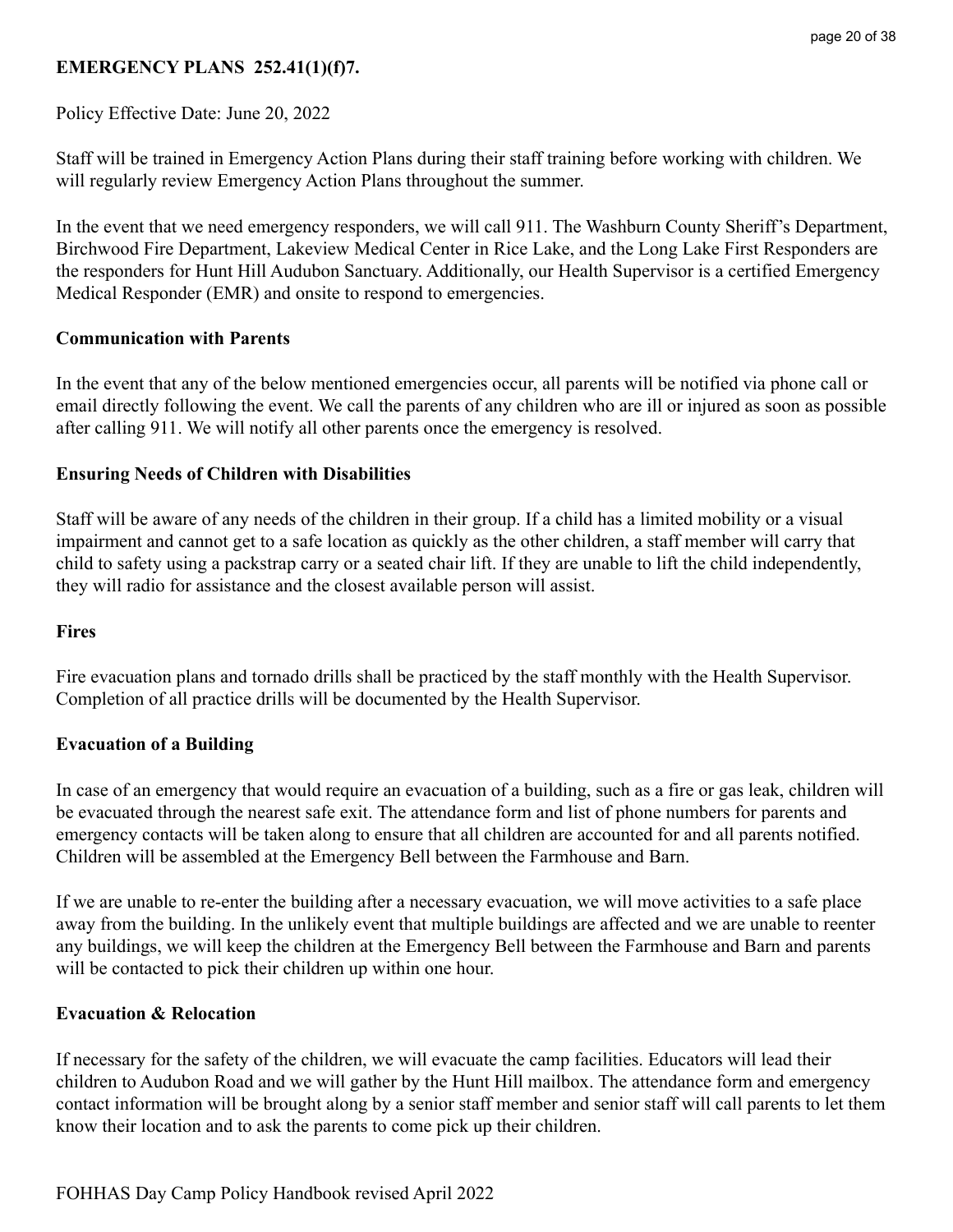### **Shelter In Place**

Shelter in place will be called when there is a particular threat such as dangerous weather conditions or a dangerous animal (such as a black bear or coyote) in the vicinity. Shelter in place will be announced on the radio with the specific threat and the location of the threat. Educators should quickly and calmly lead the children to the closest shelter and stay there until the threat has passed. In the case of a tornado watch or warning educators should bring the children to the Recreation Hall where the tornado shelter is located. Once the educators have the children safely in place, they will announce on the radio their shelter in place location and how many children they have.

#### <span id="page-20-0"></span>**Tornado Warning**

A weather radio is kept in the Farmhouse Office, which will inform staff of any severe weather. When the weather radio has an announcement, a senior staff member will share that announcement via the walkie talkies. In the event of a tornado watch or other severe weather, all children and staff will move to an indoor location such as the Recreation Hall. In the event of a tornado warning, the children will be taken to the lower level of the Recreation Hall to a spot protected from windows such as the restroom. Blankets, a portable radio, a flashlight, and extra batteries are kept in the tornado shelter area at all times. The attendance form and emergency contact information will be brought along by a senior staff member.

#### <span id="page-20-1"></span>**Threats & Intruders**

If the center receives a threat to the building or its occupants (e.g., bomb threat, threats with weapons, bodily injury threat, etc.), we will immediately contact law enforcement and the parents to advise them of the threat. Depending on the nature of the threat, evacuation and/or closure or lock down may be required.

#### **Lock Down**

Lock down will occur if there is a specific human threat such as an active shooter situation. Staff will calmly, quickly, and quietly lead campers to the closest building. If possible, they will go into a room without windows with a lockable door. Locations that fit this description are the showerhouse restrooms, the single stall restrooms and storage rooms in the Recreation Hall. They will remain quiet, turn off any lights that might give away their location, and turn off the sound on their radios and cell phones. Educators will text senior staff their location and the situation and a senior staff member who is far away from the threat will call 911.

#### **Missing Child**

In the event of a lost child, we will ring the bell and assemble all of the children at the Emergency Bell between the Farmhouse and Barn. Then staff members will check each of the locations around camp, starting with frequently used facilities, then moving on to the trails, roads, and waterfront. If the child cannot be found, the child's parents and / or emergency contact and the police will be notified immediately. We will notify the Department within 24 hours after the occurrence.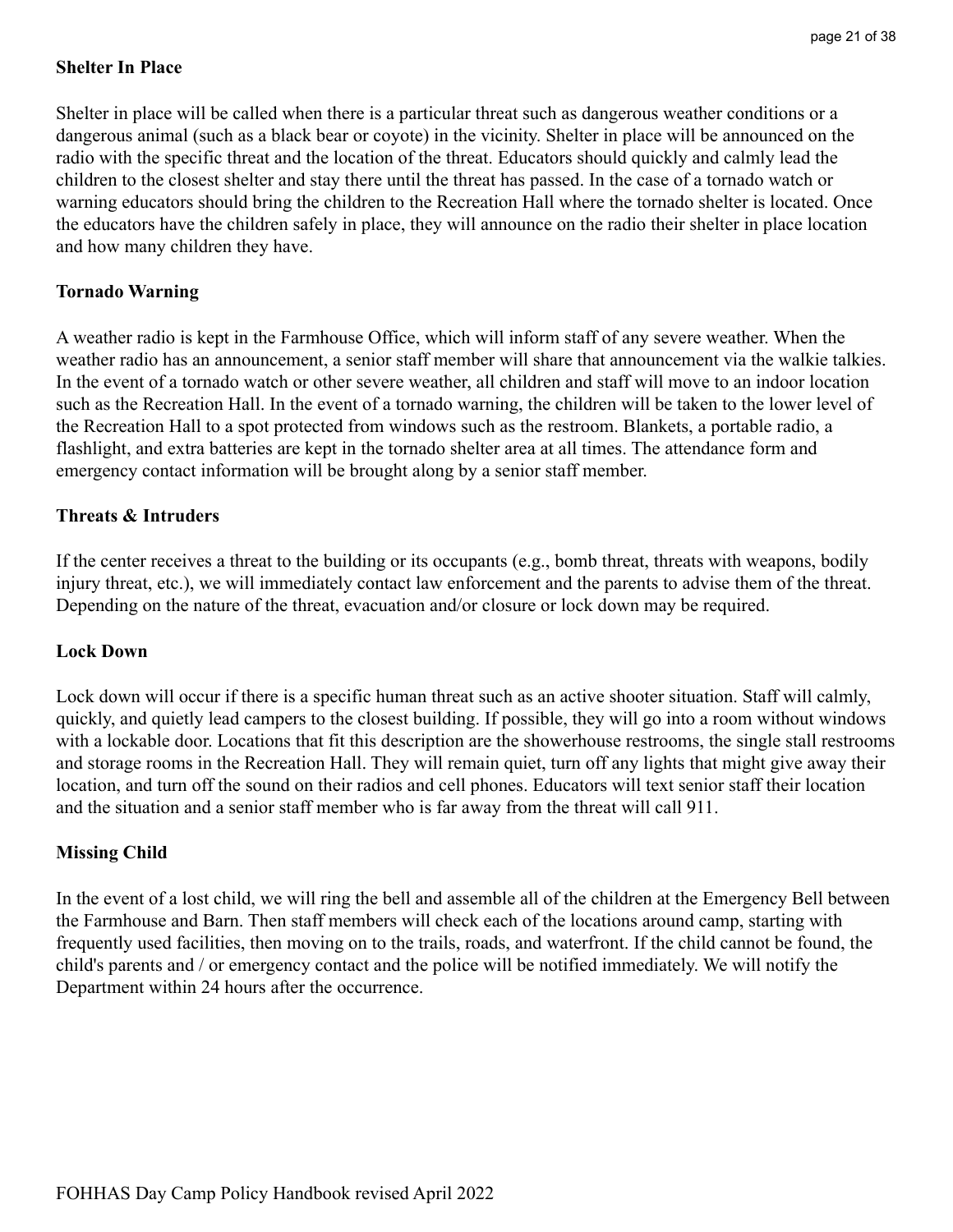### <span id="page-21-0"></span>**Missing Swimmer**

In the event of a lost child who was last seen at the waterfront, we will call all swimmers out of the water and send runners to quickly check the frequently used facilities in camp. If the child cannot be found, the child's parents and / or emergency contact and the EMS will be notified immediately. All available staff who are not actively supervising children will begin a thorough waterfront search. Lifeguards will search the areas of the waterfront that are deeper than chest high. We will notify the Department within 24 hours after the occurrence.

#### <span id="page-21-1"></span>**Loss of Services**

If the camp facilities should lose electrical service at any time before or during camp, a generator will be used to provide power to the system that provides water to the toilets, sinks and water fountain. If water cannot be supplied for toileting and hand washing purposes, families will be notified and requested to pick up their children.

#### <span id="page-21-2"></span>**Floods**

In the event of a flood before the center opens, we will call families by 8:00 am to postpone or cancel camp until flooding can be cleared.

In the event of a flood while children are in attendance, we will evacuate children to higher ground and call families to pick up their children.

#### <span id="page-21-3"></span>**Medical Emergency**

In the event of a medical emergency, we will contact emergency medical services (911) and the parents to alert them of the situation. Our staff and on-site first responder will provide first aid within the scope of our practice until more advanced medical care arrives.

#### <span id="page-21-4"></span>**Temporary Isolation**

Children should not attend camp if they are sick or have a communicable disease. If a child begins developing symptoms while at camp, we will bring the child to the Health Lodge on the side porch of the Farmhouse Office. The Health Supervisor will take care of the child's health needs to the extent of their scope of practice following the camp's standing orders and keep the child as comfortable as possible. The Health Supervisor will stay within sight or hearing of the child and contact the parents/guardians for pick-up.

### <span id="page-21-5"></span>**Allergic Reaction**

To prevent allergic reactions due to food or other causes, we will have children only eat their own food from home unless we have gotten approval from their parents in advance to have a special treat. We will also take special care to avoid the hives of stinging insects.

Each child with an allergy should have a written care plan in the *[Health History and Emergency Care Plan](https://drive.google.com/file/d/12a1ZmpZ4Ag3ZVe0nzKHe5NyAfJaKLbKU/view?usp=sharing)* that includes instructions regarding the allergen, steps to be taken to avoid that allergen, and a detailed treatment plan in the event of an allergic reaction, including the names, doses, and methods of prompt administration of any medications (such as an epinephrine auto-injector). The care plan should include specific symptoms that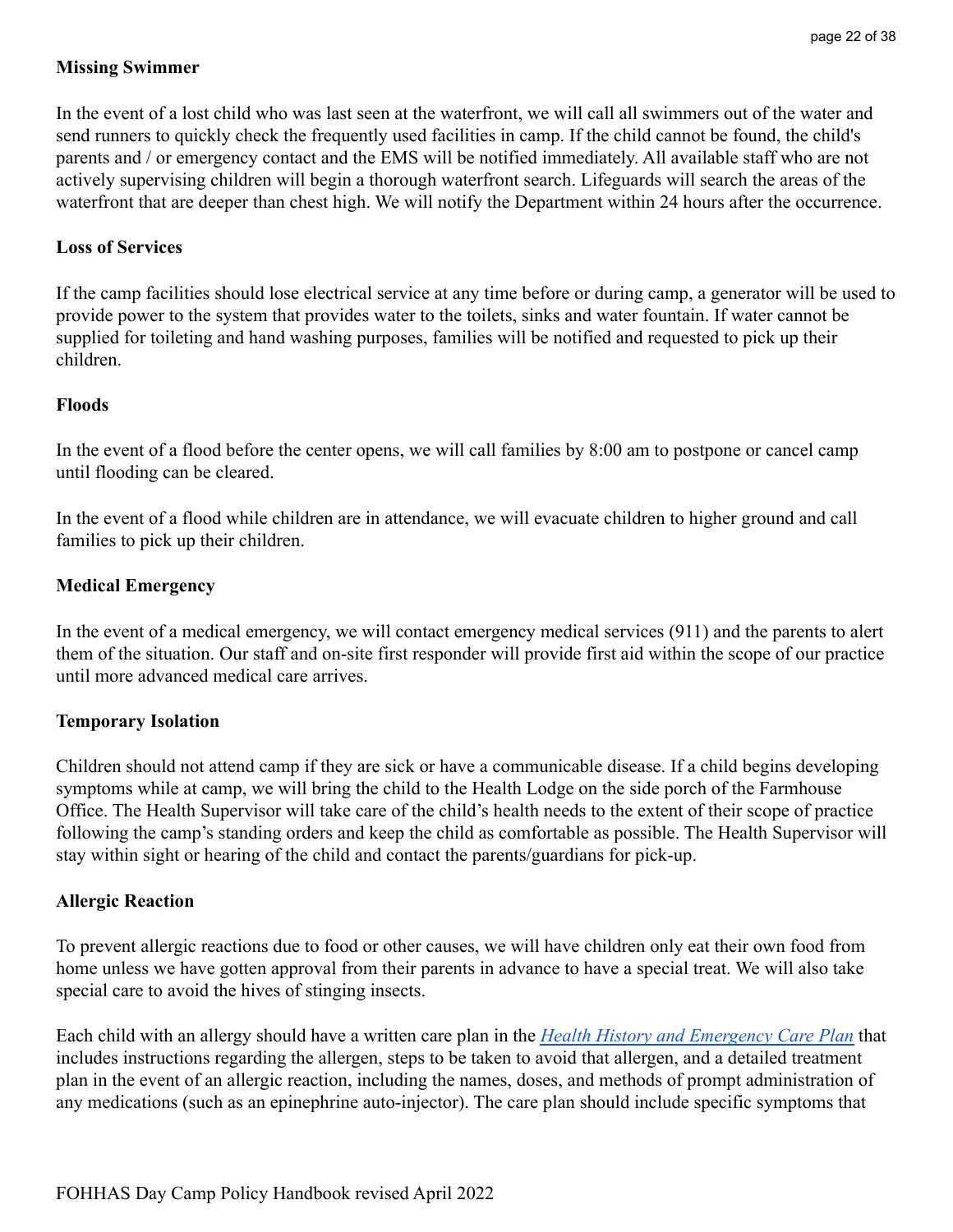would indicate the need to administer medication. We will immediately contact parents if we suspect an allergic reaction or contact with / ingestion of an allergen.

If a child has an allergic reaction that does not appear to be life-threatening, we will contact the parents and ask for consent to treat with Benadryl or a topical ointment in accordance with our standing orders.

If a child has an anaphylaxis reaction, we will immediately call 911 and the parent/guardians and administer epinephrine as outlined in our standing orders.

#### <span id="page-22-0"></span>**Abductions**

Children should never leave the premises without a parent/guardian or someone from their approved transportation list signing them out first.

If a person who is not on the approved transportation list arrives to pick up a child, we will ask the person for identification and call the parent or guardian to verify whether the person is approved to pick up the child. During this time, the child will stay with their group.

If a child leaves with an adult who is not on the approved transportation list without being signed out, we will call the parent/guardian and 911.

#### <span id="page-22-1"></span>**Animal Attacks**

We will take precautions to reduce the risk of animal attacks by doing the following:

- 1. Encourage respect for animals by keeping your distance and not touching wild animals.
- 2. Not feeding wild animals.
- 3. Placing trash in the dumpster.

If an animal does attack or act aggressively toward children, children will be directed to slowly back away from the animal. If that does not work, children will be directed to make themselves look big and loud. As a last resort, children will be directed to curl into the fetal position to protect themselves from the attack.

After an attack, Hunt Hill staff will call EMS and parents/guardians. All animal bites and scratches should be seen by a medical professional urgently, even if EMS does not need to be called.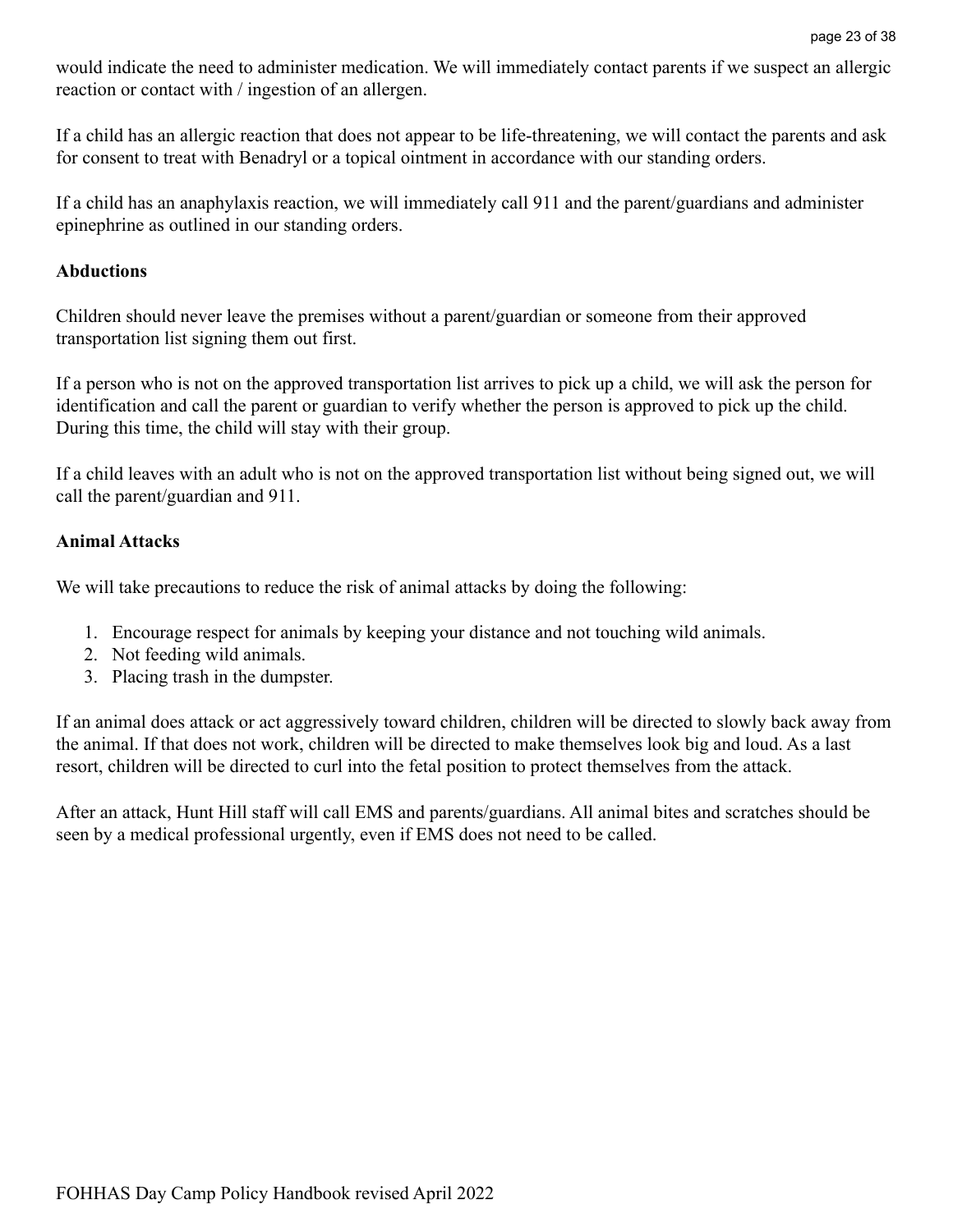### <span id="page-23-0"></span>**HEALTH 252.41(1)(f)11.**

Policy Effective Date: June 20, 2022

### <span id="page-23-1"></span>**Contact with Animals Other Than Pets**

Contact with wild animals or educational animals is discouraged except for the following animals:

- Arthropods (such as worms, non-biting/non-stinging insects, millipedes, isopods, etc)
- Amphibians (such as frogs, salamanders, and toads)

If contact occurs with any animal, children must thoroughly wash their hands with soap and water immediately following the interaction. If soap and water is not immediately available, children will wash with a water-based wet wipe and soap.

#### <span id="page-23-2"></span>**Treatment of Injuries**

All staff who directly provide care to children have received training in first aid. We will follow standard emergency medical procedures for treating injuries. Parents will be notified immediately of a head injury. All day camp staff have a current certification in child cardiopulmonary resuscitation (CPR), including training in the use of an automated external defibrillator (AED).

Superficial injuries will be washed with soap and water and covered with a bandage or treated with ice. Parents will be told about the minor injury when the child is picked up at the center.

If there is a need for emergency medical treatment, 911 will be called and the child will be taken by ambulance to Lakeview Medical Center in Rice Lake. Parents will be responsible for any costs for ambulance transportation. Parents will be contacted as soon as possible after contacting 911. If possible, we will ask that your child be taken to the emergency medical facility that you designated on the child enrollment form.

If a child needs urgent treatment but does not require transportation via ambulance, the parents/guardians will be called to transport the child to a local Emergency Room or Urgent Care center.

#### <span id="page-23-3"></span>**Special Health Needs**

Any special health needs that a child has should be noted by the parents/guardians on their *[Health History](https://drive.google.com/file/d/12a1ZmpZ4Ag3ZVe0nzKHe5NyAfJaKLbKU/view?usp=sharing) and [Emergency Care Plan](https://drive.google.com/file/d/12a1ZmpZ4Ag3ZVe0nzKHe5NyAfJaKLbKU/view?usp=sharing)*. All staff who will be caring for that child will be informed of any special health needs during the morning meeting. Child information will only be shared with the staff who need to know the information such as those directly supervising the child, the Camp Director, and the Health Supervisor.

In the case of an emergency, the Health Supervisor or Camp Director will share a copy of the child's health form with an EMS personnel.

#### <span id="page-23-4"></span>**Medical Log Book**

The Health Supervisor is in charge of recording in the medical log book all medication administered and accidents or injuries occurring during the time the child is in our care. Any minor injuries such as small cuts, scrapes, and bruises that are treated by the educators in the field will be noted on injury reports and turned in to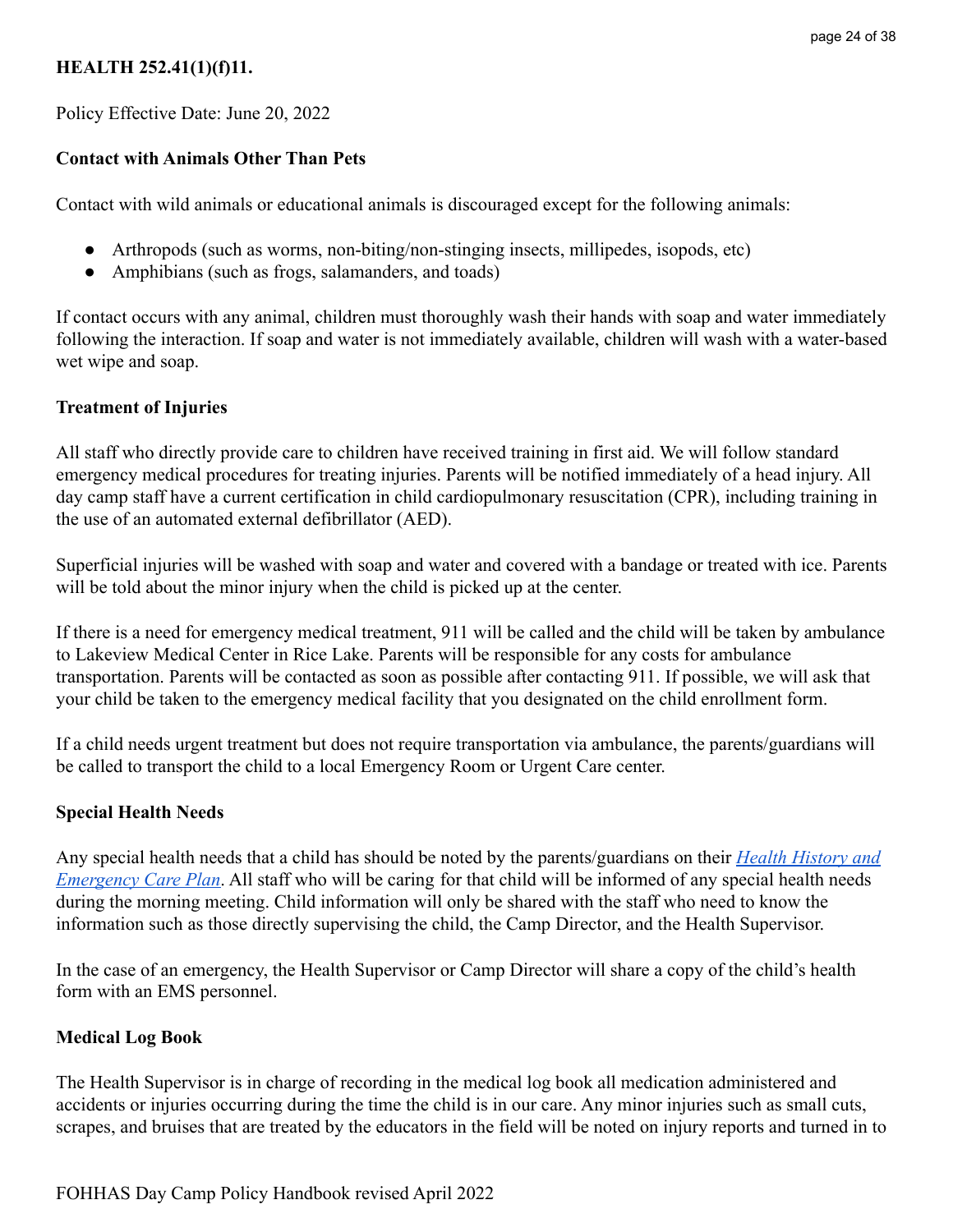the Health Supervisor at the end of each day to input into the medical log book. The medical log book will be kept on file for future reference.

Marked changes in behavior or appearance, and any observation of injuries to a child's body received outside of our care will be entered into the medical log book as well. As a licensed child care provider, we are required to report suspected child abuse or neglect to the local authorities.

Parents/guardians will be called immediately in the following instances:

- The child becomes ill.
- The child needs professional evaluation of an injury.
- The child experiences a head injury.
- The child has a seizure
- The child consumes food or drink that may contain the child's allergen.
- The child consumes or comes in contact with poisonous materials.
- The child is given incorrect medication.
- The child is absent from the camp without prior notification.

Parents/guardians will be notified at pick-up for any minor or superficial injuries that occurred during camp such as small cuts, scrapes, or bruises.

### <span id="page-24-0"></span>**Health Supervisor**

The Health Supervisor, who is certified as an Emergency Medical Responder (EMR), is onsite any time that Day Camp is in session. The Health Supervisor receives standing orders from a Medical Director and provides any treatment within their scope of practice as an EMR. All illnesses and any injuries that require more than just soap and water and a bandage are referred to the Health Supervisor for care.

### <span id="page-24-1"></span>**Child Illness**

Children who are ill are not to be brought to day camp. The following are examples of children who are ill:

- A temperature of 100.4 degrees F, or higher
- Vomiting or diarrhea has occurred more than once in the past 24 hours
- A contagious disease, such as chicken pox, strep throat, or pink eye
- An unidentified rash
- Has a constant, thick, colored nasal discharge
- Symptoms of COVID-19 such as fever, sore throat, or cough

If a child should become ill while at the center, parents will be contacted immediately. Sick children will be isolated in the Health Lodge on the side porch of the Farmhouse Office within sight or hearing of the Health Supervisor and made as comfortable as possible. Children should be picked up as soon as possible, within a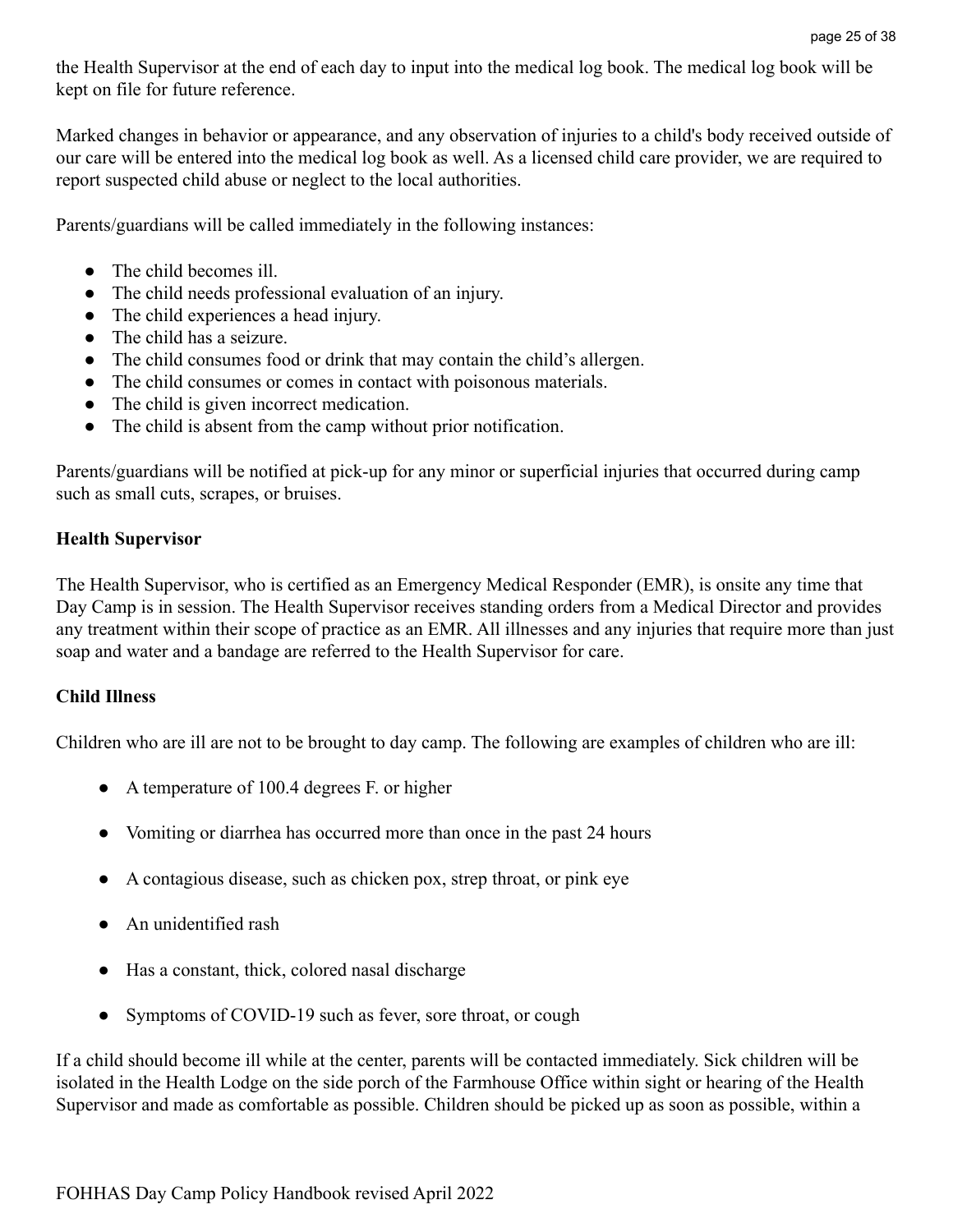maximum of three hours. If the child is not picked up within three hours, we will call an emergency contact person on the child's enrollment form to pick up.

Children may return to day camp when they are symptom free for 24-hours, have been appropriately treated, or have been given medical approval to return to child care. We will follow procedures on personal cleanliness and communicable diseases in accordance with licensing rules and the guidelines for exclusion of children from child care as adapted from the Department of Health [Services, Division of Public Health.](https://drive.google.com/file/d/19S5Dik4tHJ4WHvezi3wYdJHimiZDX1NT/view?usp=sharing)

We will report all communicable diseases that are required to be reported under [WI DHS Ch. 118](https://drive.google.com/file/d/1OFXGUB5KifPR-b2fP2lkhnsHar6A4RQH/view?usp=sharing) to the regional licensing office of the **Department of Children and Families** (715-634-2299), to the **Washburn County Public Health Department** (715-635-4400), and to **parents/guardians of all enrolled children**. Parents/guardians of all enrolled children will not be notified when their child has been exposed to an illness other than a communicable disease.

### <span id="page-25-0"></span>**Toileting & Handwashing Procedures**

Children will have the opportunity to use the restroom during the transition time between each activity and will have access to toilet facilities whenever they need them during the activities. children and staff will be required to wash their hands after each time they enter the restroom.

Handwashing is also required for both children and staff in the following situations:

- Before eating or preparing food and drink
- After blowing your nose, coughing, or sneezing
- After touching animals, their food, or their waste
- After providing care for someone who is ill or injured
- After removing gloves
- After touching garbage

### <span id="page-25-1"></span>**Medications**

We will administer medications under the following conditions: Prescriptive and non-prescriptive medication will only be given to children if parents have completed the [Authorization to Administer Medication](https://drive.google.com/file/d/1Efs7RyStKrWyUtbhh4qGqbkBsgkWZCMR/view?usp=sharing) form provided. All medicine must be in its original container bearing the label with the child's name, dosage, and administration directions. We will not exceed the age-related dosage on the label of any medication without a written doctor's authorization. Blanket authorizations, such as dispensing pain relievers at our discretion, are not allowed.

### <span id="page-25-2"></span>**Sunscreen & Insect Repellant**

Parents/guardians are responsible for sending the child to camp with sunscreen and insect repellant if they would like them applied. On the child's *Health History [and Emergency Care Plan](https://drive.google.com/file/d/12a1ZmpZ4Ag3ZVe0nzKHe5NyAfJaKLbKU/view?usp=sharing)* the parent/guardian will indicate whether they would like staff or the child to apply sunscreen or insect repellant. The authorization shall include the ingredient and strength.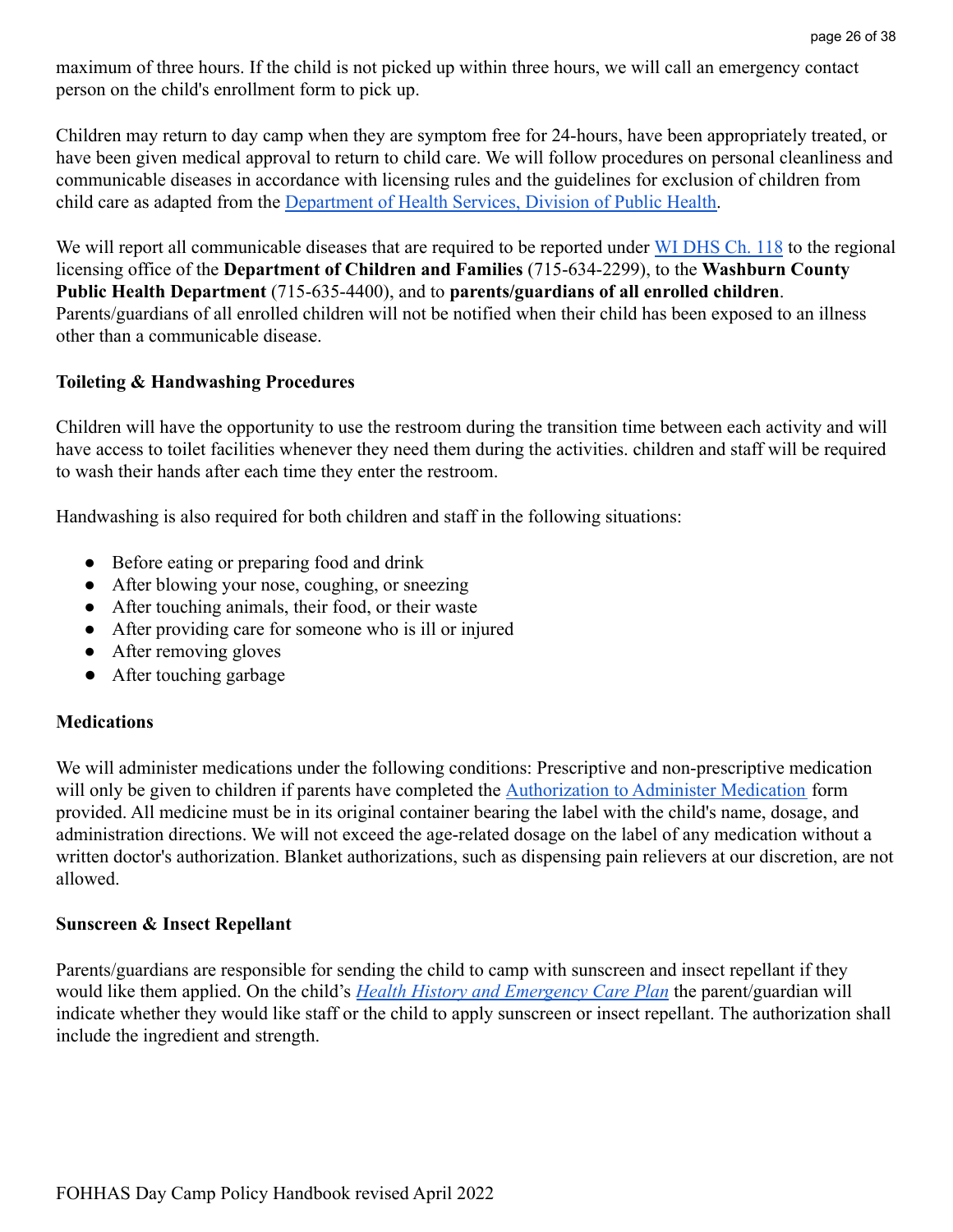## <span id="page-26-0"></span>**First Aid Equipment**

All staff who are responsible for caring for children are required to carry a first aid kit, which includes the following items:

- Nitrile gloves
- Bandages
- Gauze
- Roller gauze
- Instant cold pack
- Alcohol swabs
- Hand sanitizer
- Hand soap
- Hand wipes
- Breathing barrier
- Pen
- Injury Reports
- Plastic Bags

Additionally, the Health Supervisor has the following materials available in case of emergency:

- AED
- Epinephrine Auto-Injector
- Aspirin
- Glucose Tablets
- Bag valve mask
- Ouikclot gauze
- Tourniquet
- Eye Rinse?

## <span id="page-26-1"></span>**Glove Usage & Disposal**

Staff will use universal precautions as a method of infection control and prevention. Staff will always wear nitrile gloves when providing first aid care or cleaning up blood and body fluids.

After using gloves, staff will remove the gloves without coming into contact with the body fluids and dispose of them in the garbage. Staff will never reuse gloves. Once the gloves have been removed and disposed of, the staff member will immediately wash their hands with soap and water.

### <span id="page-26-2"></span>**Smoking**

Smoking is not permitted on the premises of the center while children are in care.

However, visitors may smoke on the premises when children are not in care. Smoking is restricted to the kiosk by the lower parking lot.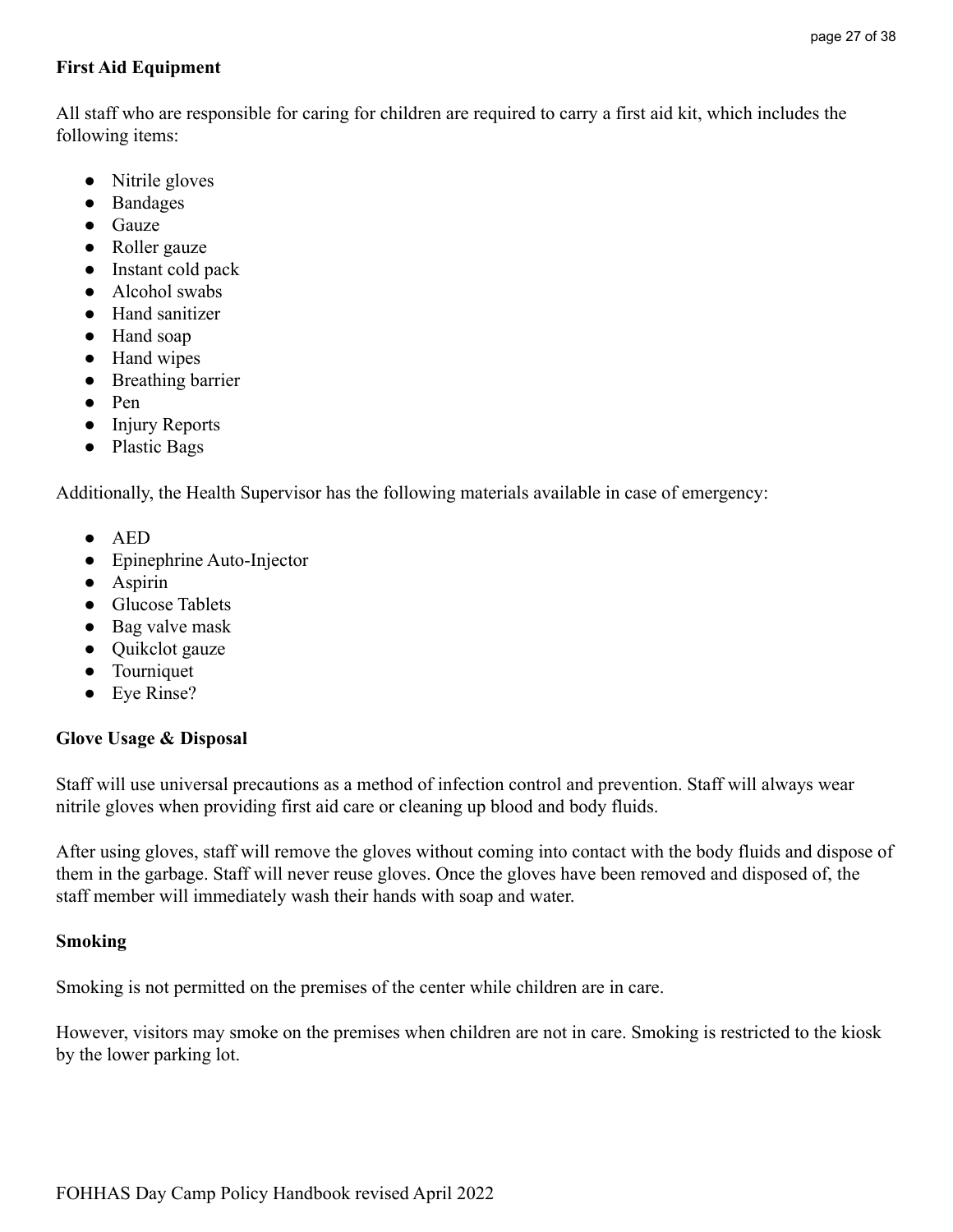### <span id="page-27-0"></span>**EDUCATIONALANIMALS AND PETS**

Policy Effective Date: June 20, 2022

#### <span id="page-27-1"></span>**Contact with Pets**

Children may occasionally have contact with pets. When children have contact with pets, they will be closely supervised by a staff member. After touching a pet or its food, the children will wash their hands thoroughly with soap and water.

There are educational animals and pets on the premises. Some pets may be allowed in areas accessible to children during the hours of operation. The children will be closely supervised when the animals are accessible to ensure that both the children and the animals are protected from harm.

The owners of the animals have liability insurance that includes coverage for dogs and/or cats. All pets for which there is an effective vaccine against rabies have been vaccinated. Prior to adding new pets to the center, we will notify parents in writing.

| <b>Animal Names</b> | <b>Type of Animal</b> | <b>Rabies Vaccine?</b> | <b>Accessible to children?</b>                                           |
|---------------------|-----------------------|------------------------|--------------------------------------------------------------------------|
| Chidi & Pepper      | Dog                   | Yes                    | Yes. Occasionally under<br>supervision                                   |
| Ambrose & Hazel     | Cat                   | Yes                    | No. Cats will be kept in<br>an inaccessible section of<br>the Farmhouse. |
| Pancake & Snappy    | Turtles               | Not applicable         | No. Children may look<br>through the tank but<br>never touch.            |
| Snickers            | Insect                | Not applicable         | Yes. Occasionally under<br>supervision                                   |

#### <span id="page-27-2"></span>**Pets & Educational Animals on the premises**

If your child has pet allergies, please inform us by writing them down on the *[Heath History and Emergency](https://drive.google.com/file/d/12a1ZmpZ4Ag3ZVe0nzKHe5NyAfJaKLbKU/view?usp=sharing) [Care Plan](https://drive.google.com/file/d/12a1ZmpZ4Ag3ZVe0nzKHe5NyAfJaKLbKU/view?usp=sharing)* under the non-food allergies section.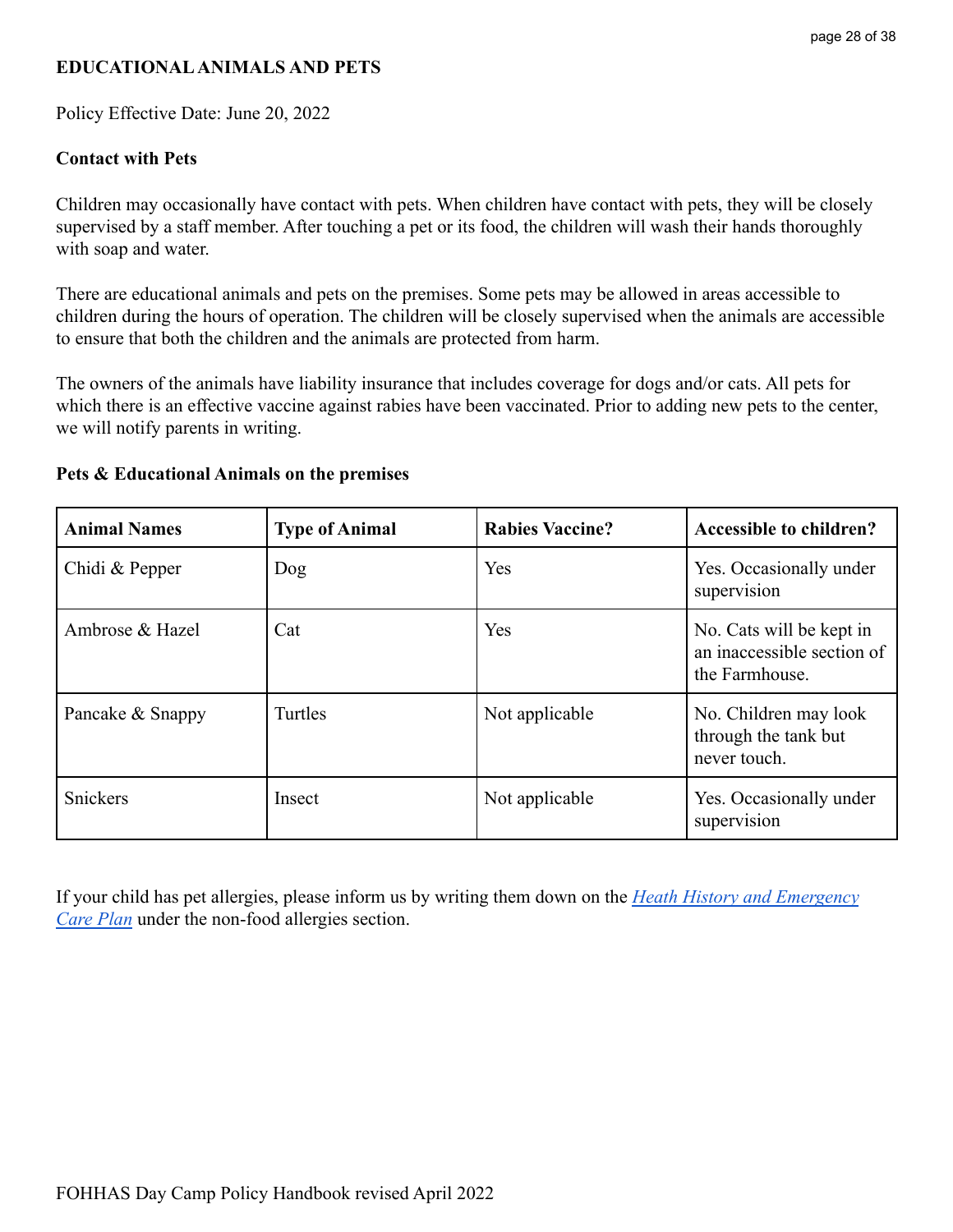### <span id="page-28-0"></span>**NUTRITION 252.41(1)(f)12.**

Policy Effective Date: June 20, 2022

We do not provide food. All parents/guardians will provide their own children's lunch and an afternoon snack. Parents/guardians will be encouraged to review and follow the nutritional guidelines from the CACFP: [CACFP](https://www.fns.usda.gov/cacfp/meals-and-snacks) [nutritional requirements.](https://www.fns.usda.gov/cacfp/meals-and-snacks)

No child will go without nourishment for longer than 3 hours. Meals are scheduled at the following times:

- Lunch  $\omega$  11:00 am
- Afternoon snack  $\omega$  2:00 pm

If your child has special dietary needs (whether due to a medical condition or personal choice) or has food allergies, parents should include that in the *Heath [History and Emergency Care Plan](https://drive.google.com/file/d/12a1ZmpZ4Ag3ZVe0nzKHe5NyAfJaKLbKU/view?usp=sharing)*.

Occasionally we might provide a small treat for children or families may bring in a treat to share. We will let parents know in advance if a treat will be provided during a day of camp. An alternative treat will be provided to children who cannot eat the provided treat due to special dietary needs.

Clean, safe drinking water will be available to children throughout the entire day. There are water fountains located at the edge of the Barn, at the Showerhouse, and inside the Recreation Hall. The Recreation Hall also includes a bottle filler. children should bring their own water bottles to refill and carry with them throughout the day.

Food will be stored in the children's cubbies during the day. They will be protected from the sun in a building that is approximately 70 degrees. Please pack food that can be left at room temperature or provide a cold pack in your child's lunch.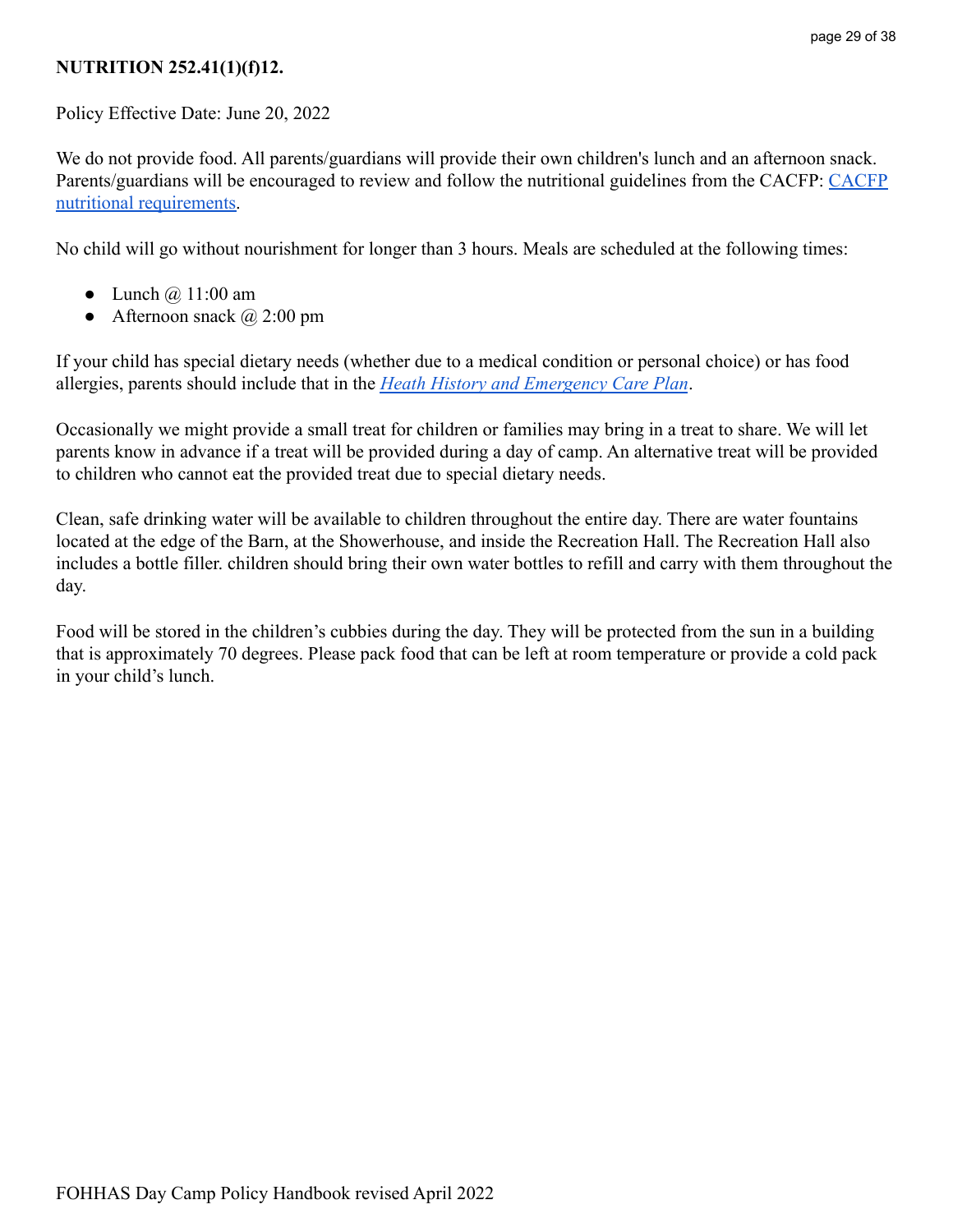## <span id="page-29-0"></span>**TRANSPORTATION 252.41(1)(f)6.**

Policy Effective Date: June 20, 2022

FOHHAS does not provide transportation. Transportation between home and day camp is the responsibility of the child's family. Carpooling or transportation provided by others is allowed as long as the parent/guardian has listed those transporting the child on the child's *[Child Care Enrollment](https://drive.google.com/file/d/14mTLZP024ARqLLSKqTtuxQ7fM54DVuWz/view?usp=sharing)* form under the "Authorized Persons'' section.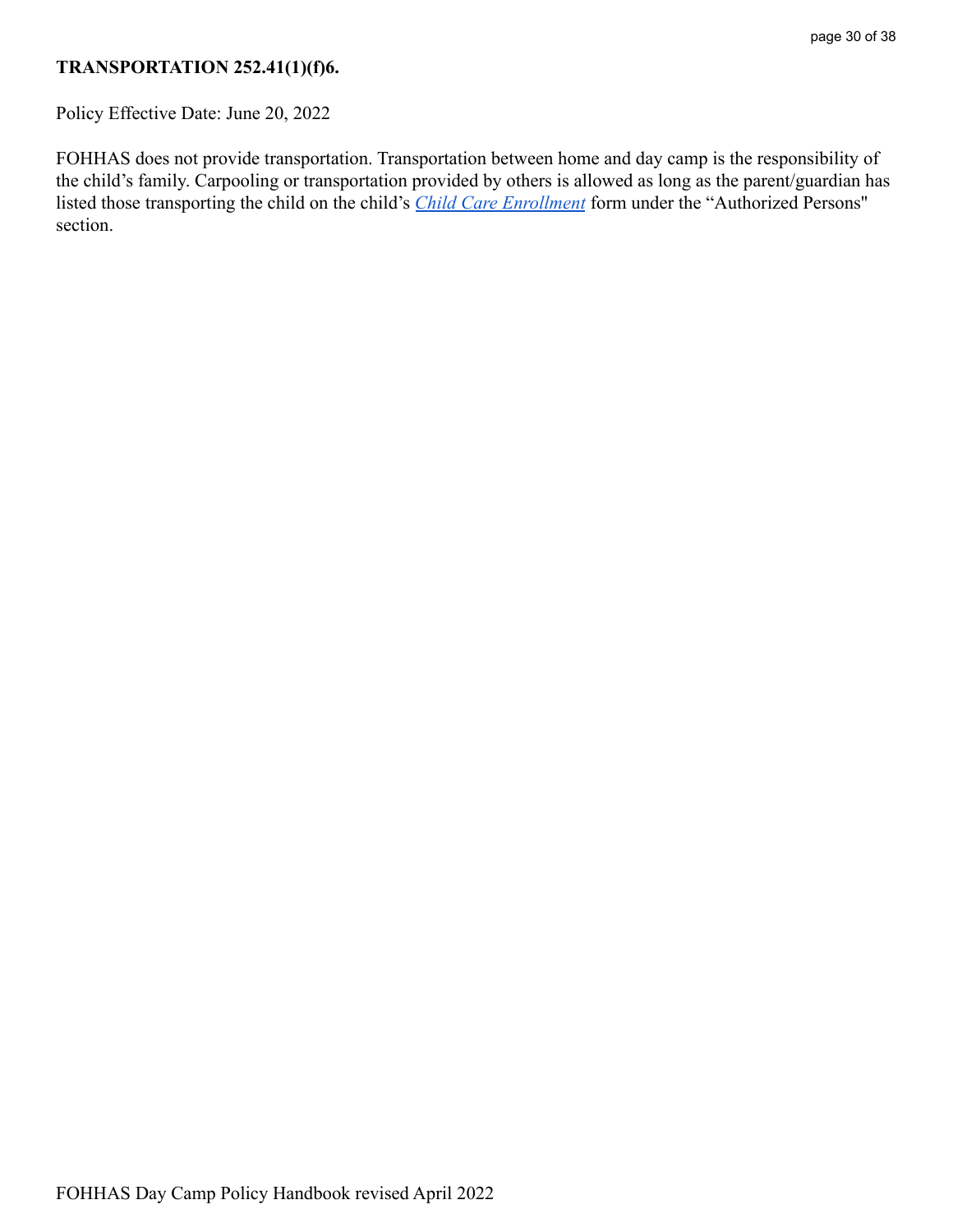# <span id="page-30-0"></span>**PERSONNEL POLICY 252.41(1)(f)3.**

Policy Effective Date: June 20, 2022

For additional employment details, review The Friends of Hunt Hill Audubon Sanctuary's Employee Handbook, made available to every Hunt Hill staff person.

## <span id="page-30-1"></span>**Job Descriptions**

### Executive Director (ED - year-round, salaried)

- Responsible for the administration and operation of Hunt Hill Audubon Sanctuary, including program operations, overall staff supervision, business operations, food services, health services and other supportive services.
- Responsible for coordinating and supporting development of long-range vision of FOHHAS
- Attend meetings and coordinate ongoing effective board communications and action
- Development Director for major gifts and fundraisers

## [Group Coordinator](https://docs.google.com/document/d/1RLLzFuP6ON6LHk9uMhS-u0L98wgMYro_/edit?usp=sharing&ouid=118152999031550316567&rtpof=true&sd=true) (GC - year-round, salaried)

- Solicits, promotes, coordinates all contracted activities and programs
- Maintains live animals, contracted program records, teaching materials, and interpretive displays
- Primary supervisor of waterfront, food and health services
- Volunteer Coordinator

## Health Supervisor (seasonal)

- Adult, with minimum of current American Red Cross Standard First Aid certification who is on site at all times and responsible for health supervision of all children.
- Maintains records, handles injury and illness, stocks and safeguards medical supplies, ensures proper training of staff, trains and enforces safety rules

## [Program Coordinator](https://docs.google.com/document/d/1djiY3AR_iqG08T3Q1_dPFrH1yLjxG8Ko/edit?usp=sharing&ouid=118152999031550316567&rtpof=true&sd=true) (PC – year-round, hourly)

- Solicits, promotes, coordinates and oversees all aspects of public programs- including day camps
	- Day Camp specific tasks include: maintaining files in accordance with licensing rules, remain familiar with each child's medical and developmental history, maintain good communication with parents, lead staff meetings with EE that provide ongoing supervision and in-service training
- Hires, schedules and directly supervises summer environmental educators (EE)
	- $\circ$  Train EE and ensure staff compliance with license guidelines and rules, maintain daily attendance records for EE and children

## [Summer Lead Educator](https://docs.google.com/document/d/16bQVehHkv00p6CSdRekgrug2TPO3bIbm/edit?usp=sharing&ouid=118152999031550316567&rtpof=true&sd=true) (seasonal, stipend)

- All responsibilities of summer environmental educators
- Assists Program Coordinator with additional day camp related tasks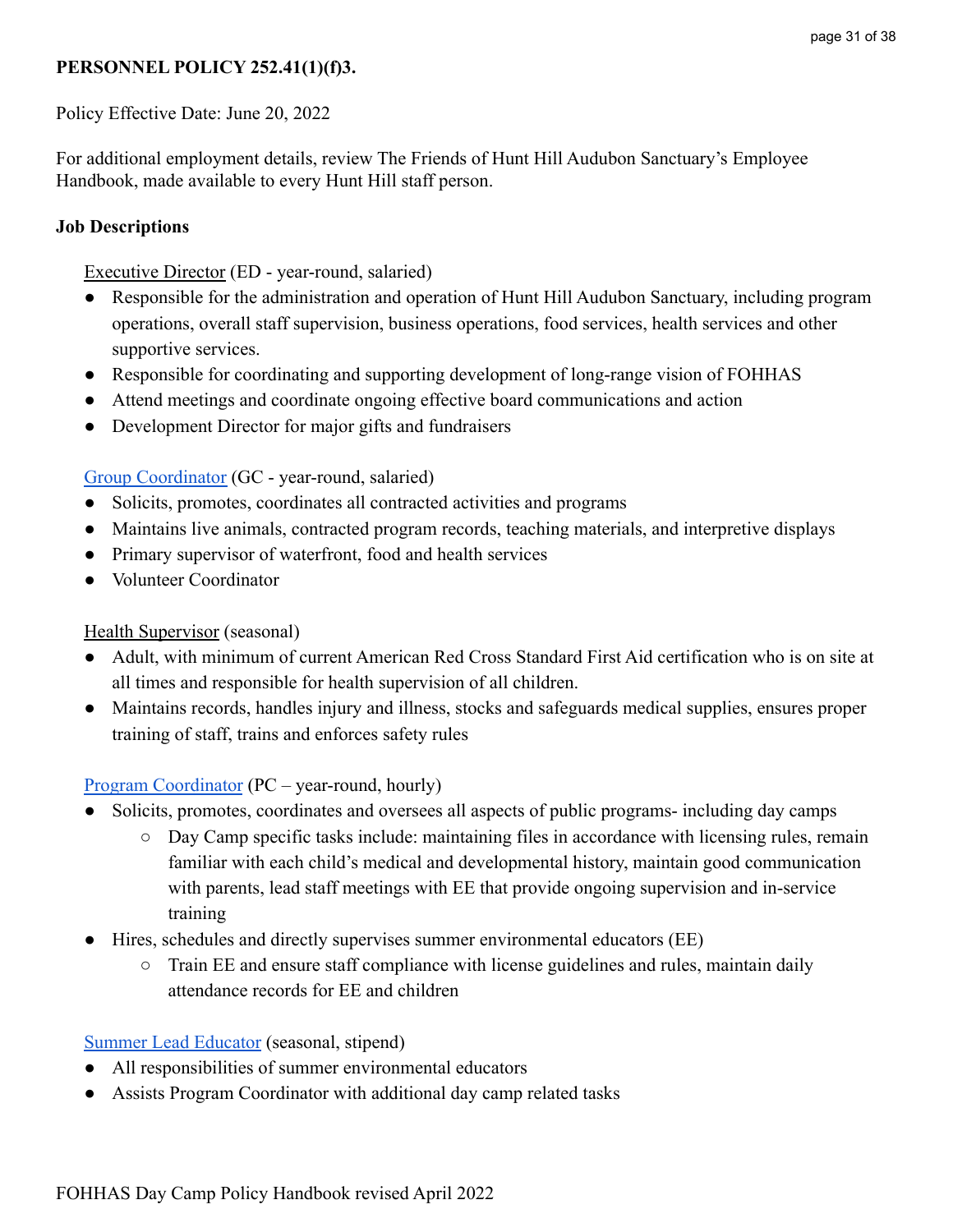### [Summer Environmental Educator](https://docs.google.com/document/d/10x6GpuvK0H8OMpzw7jr6zIupNbvYwy52/edit?usp=sharing&ouid=118152999031550316567&rtpof=true&sd=true) (EE - seasonal, stipend)

- Child care providers for the Day Camp programs
- Plan, prepare and implement daily activities, ensures the safety and supervision of children, is familiar with medical history of children in their care, maintains good communication with Program Coordinator
- Assist with additional nature center responsibilities during non-teaching time, including interpretive displays and trails, nature store, maintenance, and kitchen assistance

Waterfront Supervisor (seasonal)

- Designated staff person, 18 years or older with a current certification as a lifeguard from a nationally recognized certifying agency
- Oversees all water activities whenever children are in the water at the beach
- Establishes and enforces methods for supervising children in the water, checking children in and out of the water, ensuring proper supervision of children engaging in fishing or other shoreline activities

#### <span id="page-31-0"></span>**Professional Conduct**

Employees shall be physically, mentally, medically, and emotionally able to provide responsible care to all children, including children with disabilities, and shall be at least 18 years of age. The employee must always adhere to DCF 252: Licensing Rules for Day Camps for Children

Staff may not be under the influence of alcohol or any non-prescribed controlled substances during work hours.

Smoking is not permitted anywhere on the premises while children are in care. This includes the buildings and all surrounding property.

Employees must come to work in weather-appropriate, casual, professional attire. No alcohol, drug, violent, or sexual references are allowed on clothing.

Staff are always expected to conduct themselves in a positive and respectful manner. Staff are expected to come to work prepared to play, teach, and interact happily with the children and should always model positive behaviors.

#### <span id="page-31-1"></span>**Reporting Requirements**

The employee is required to notify the camp director as soon as possible, but no later than the next business day, when any of the following occur:

- The employee has been convicted of a crime.
- The employee has been or is being investigated by any governmental agency for any other act, offense, or omission, including an investigation related to the abuse or threat of abuse or neglect, to a child or other client, or an investigation related to misappropriation of a client's property.
- The employee has a substantiated governmental finding against them for abuse or neglect of a child or adult or for misappropriation of a client's property.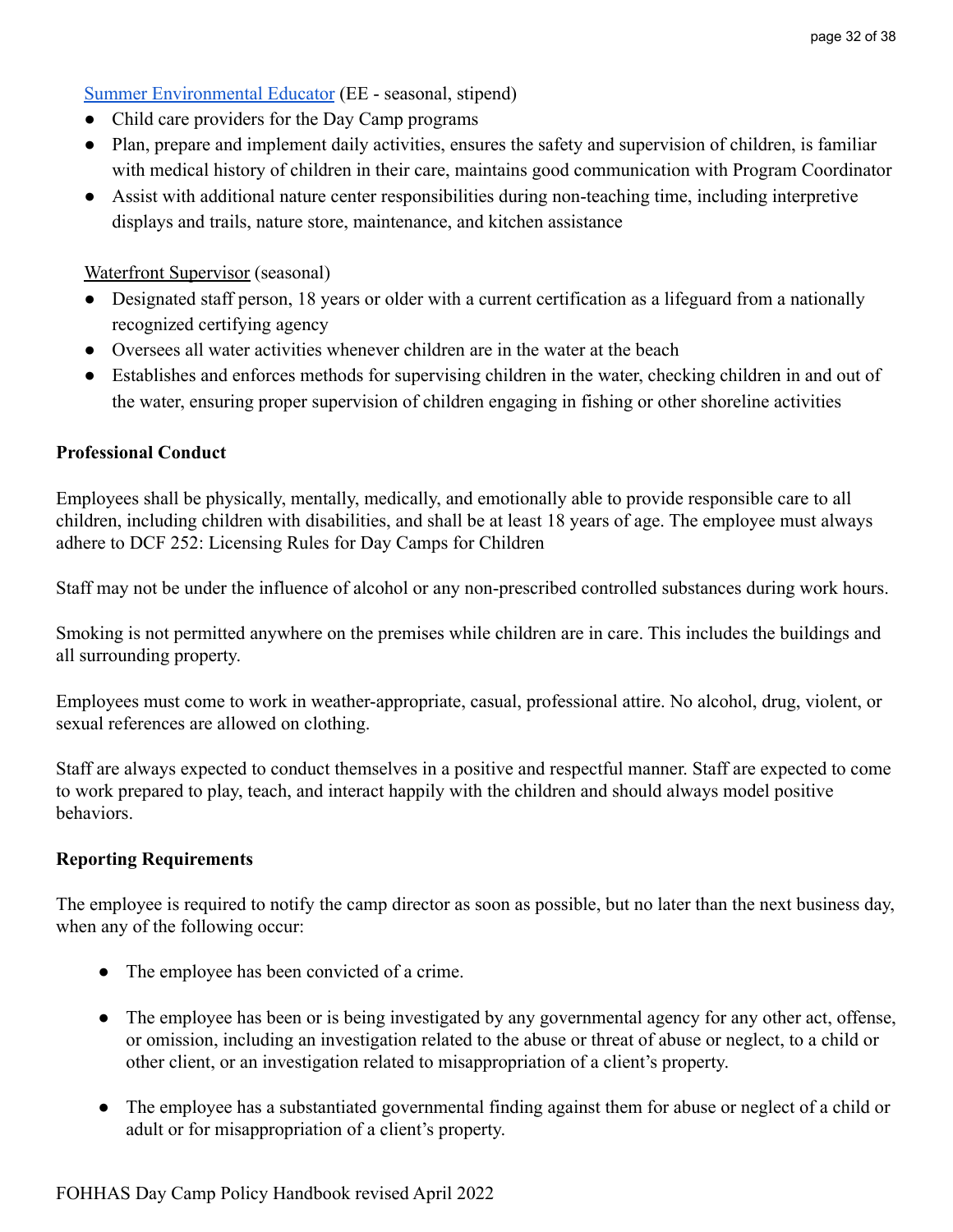● A professional license held by the employee has been denied, revoked, restricted, or otherwise limited.

### <span id="page-32-0"></span>**Probationary Period**

EE's are seasonal employees, typically hired for 10-12 weeks to cover the day camp season. The probationary period for these seasonal staff will be 3 weeks during which they will perform the regular duties of the position. At the end of the probationary period, the employee shall meet with the PC for a performance evaluation to determine whether continued employment will be offered through the end of the season.

#### <span id="page-32-1"></span>**Performance Evaluations**

Performance evaluations are conducted by the employee's immediate supervisor at the end of their probationary period. Seasonal employees will have a final evaluation at the end of their employment term and permanent employees will receive an evaluation yearly. The results of the evaluations will be discussed privately between the employee and their supervisor. A written copy of the evaluation and future goals will be signed by both the supervisor and the employee and placed in the staff file. The evaluation will include the following areas:

- Fulfillment of job obligations
- Compliance with state standards
- Compliance with objectives and goals of the program
- Physical, mental and emotional competence to care for children
- Dependability and reliability
- Initiative in implementing the program
- Willingness to share the workload
- Relationships with staff, parents and children
- Attendance, promptness
- Appropriateness of appearance

### <span id="page-32-2"></span>**Disciplinary Process**

As an employee you are expected to accept certain responsibilities, follow acceptable business principles in matters of conduct, and always demonstrate a professional demeanor. This requires the employee to show respect for the rights and feelings of others and to refrain from behaviors that might be viewed as unfavorable. Whenever an employee violates a FOHHAS rule disciplinary action, appropriate to the circumstances, may be taken. The following are forms of disciplinary action arranged in degree of severity:

- Verbal Reprimand
- Written Warning
- Suspension from Duty

FOHHAS Day Camp Policy Handbook revised April 2022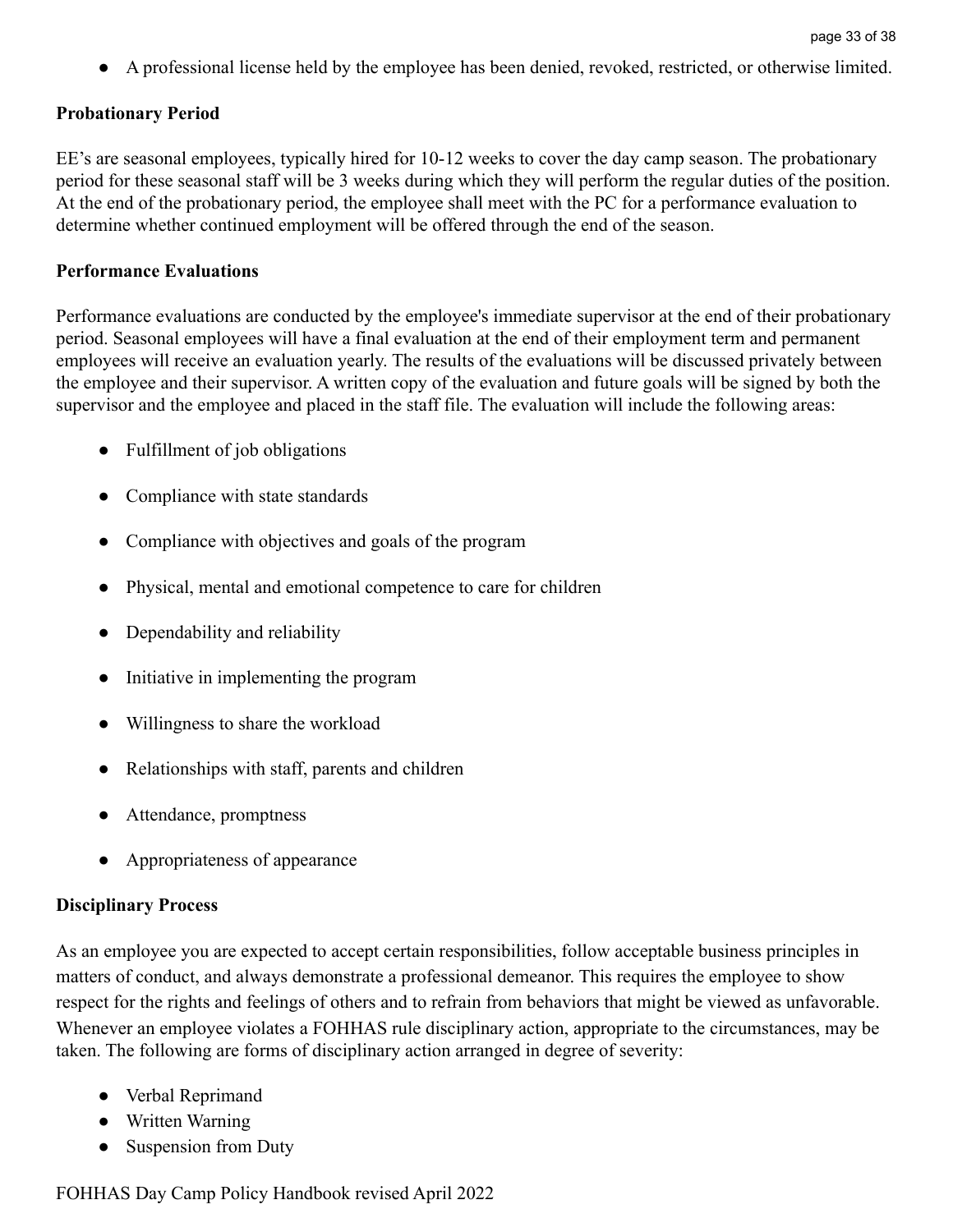● Termination

Employees will be notified of any actions that do not meet behavior or safety requirements. The following are examples of actions that will result in a written disciplinary action.

- Excessive absence or tardiness.
- Exhibiting inappropriate language or behavior.
- Disregarding safety, security or facility rules.
- Insubordination.
- Failure to maintain company and client confidentiality.

A copy will be provided to the employee, and a copy will be placed in the employee file.

The following actions will result in immediate termination.

- Arriving for your scheduled work hours under the influence of alcohol or drugs.
- Endangering others.
- Criminal conduct.
- Other egregious misconduct involving a serious and obvious lack of judgment, insubordination, or disregard for the well-being of FOHHAS, its employees, its members or the public.

#### <span id="page-33-0"></span>**Termination & Discontinuation of Employment**

Employment is at-will and may be discontinued at any time by either the employer or employee. FOHHAS or the Executive Director may discharge personnel for unacceptable performance, lack of funds or at their discretion. Notice of discharge must be made at least fourteen (14) days prior to date of termination; except that, in the event of gross misconduct (examples provided above) related to performance of his/her duties, discharge may be immediate for the good of the organization. Employees may resign without penalty by providing the Executive Board written notice - as our programs, reputations, and the children rely on our ability to serve. Two weeks notice (14 days) is the standard practice and courtesy.

### <span id="page-33-1"></span>**Grievance Procedures**

The following procedure has been developed to ensure fair and equitable treatment for all employees, and to resolve problems so that a constructive work environment can be maintained:

Discuss the matter with the ED (a second person will also be present, based on the individual's preference). The ED will provide the employee with an oral reply within three (3) working days. If the employee is dissatisfied with the response given or action taken by the Executive Director, it is recommended that they put

FOHHAS Day Camp Policy Handbook revised April 2022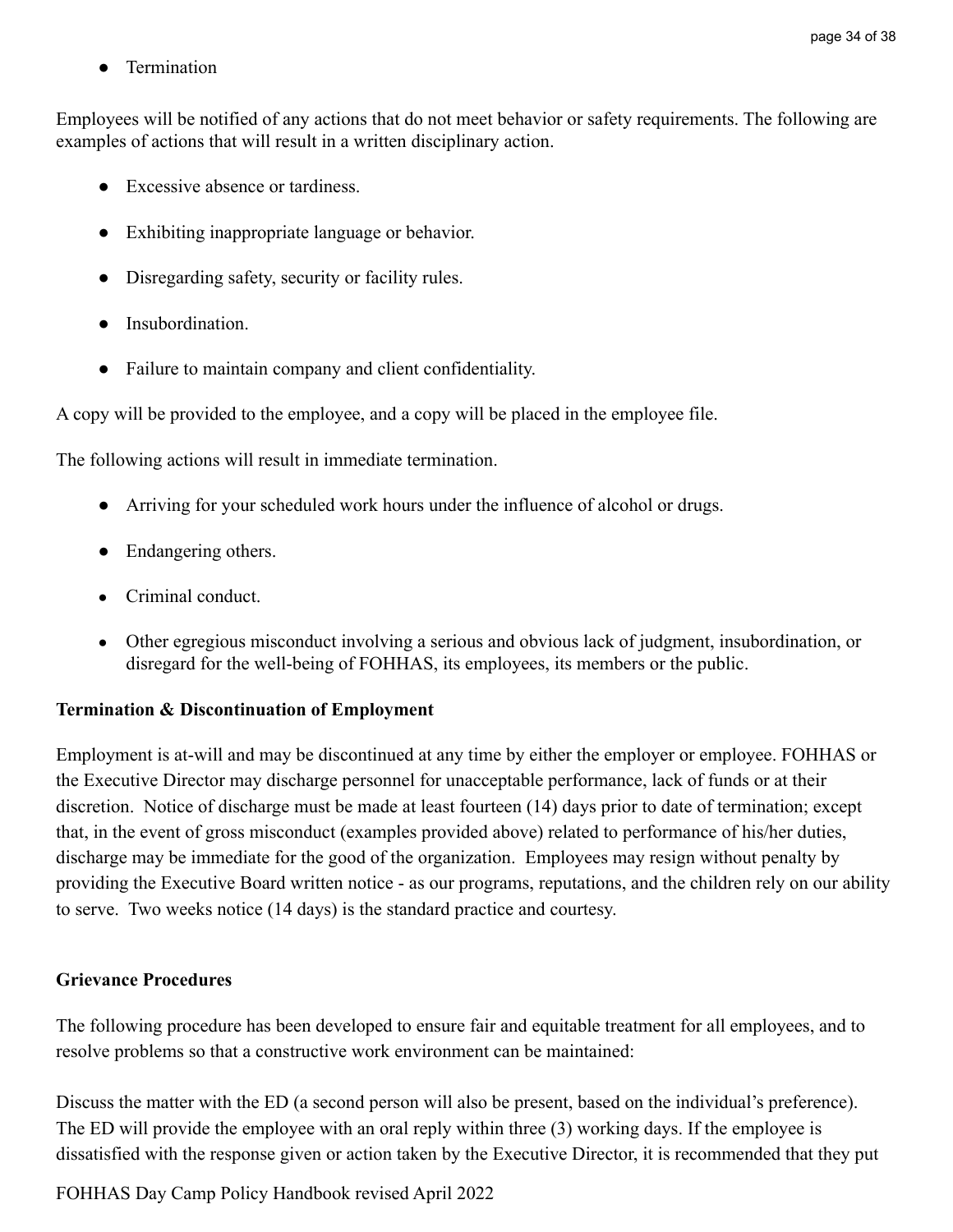their complaint into written form and forward it to a member of the Board of Directors' Executive Committee. This should be done within five (5) days of their conference with the Executive Director. The employee will receive a written decision from the Committee within one (1) day after they meet. The decision of the Executive Committee is considered final.

Please remember that the purpose of this procedure is to give employees an opportunity to resolve any job related problem(s) that he/she might have. In order for the procedure to work, they must be willing to utilize it. The employee may proceed through each of the steps listed above with the guarantee that neither their job nor their future is in jeopardy.

### <span id="page-34-0"></span>**Hours of Work**

Employees are expected to be punctual and ready to begin work at their scheduled time.

Every attempt will be made to keep each employee's work schedule as consistent as possible; however, changes may be made to accommodate variations in camp schedules and sick days. Employees who are included for meeting the required counselor-to-child ratio may not provide care to children more than 12 hours in any 24-hour period.

Staff working with the Day Camp program typically work between 7:00am to 5:30pm. Weekday office hours are 8:30am - 5:00pm.

Scheduled time off for appointments, personal reasons, etc. is possible if the hours can be covered by other qualified staff. This means that sometimes they may not be able to be accommodated without substantial advance notice, so it is best to plan ahead. Employees should submit requests in writing to their supervisor.

## <span id="page-34-1"></span>**Lunch and Breaks**

EE's eat lunch with the children as part of the "family" experience to eat together. Lunch is generally from 11-11:30am. FOHHAS does not offer paid breaks. If an employee needs a break when counted in the counselor-to-child ratio, they should notify their supervisor for approval to ensure proper coverage is provided and ratios are maintained before they take a break.

## <span id="page-34-2"></span>**Holidays**

Holidays observed by FOHHAS include two (2) days each at Thanksgiving and Christmas with the addition of one (1) day each for Good Friday, Memorial Day, July 4th, Labor Day and New Years Day. Public services are not typically offered during these holidays.

### <span id="page-34-3"></span>**Paid Time Off**

In lieu of vacation, sick and personal days, FOHHAS provides qualifying employees with Personal Time Off (PTO). Each qualified employee is responsible for managing their PTO hours to allow for personal time and emergencies.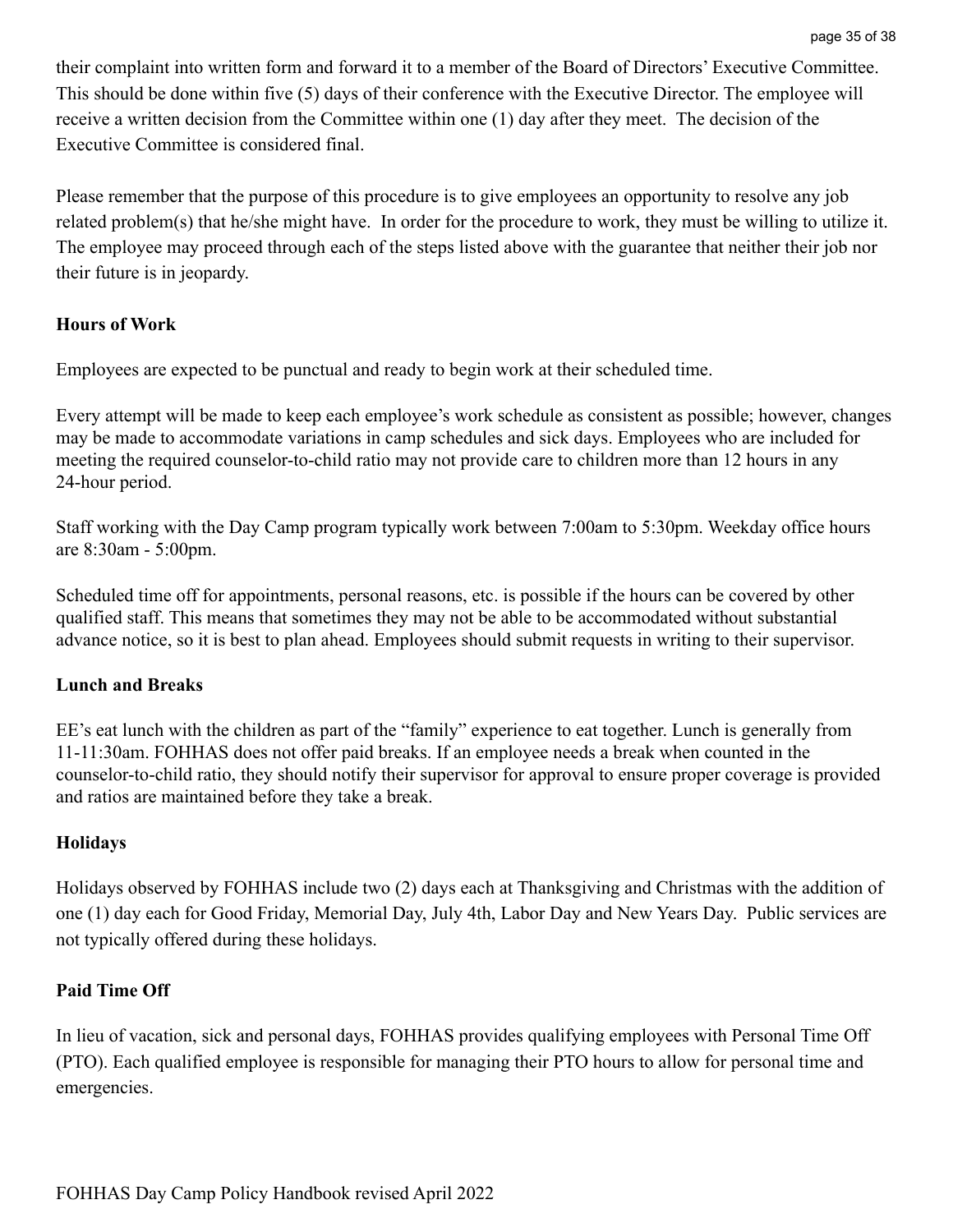Employees qualify for PTO, at the multiplier rate, after 1 year of employment with a minimum of 600 hours worked. In the first year of employment, qualifying hourly staff earn ½ day off per month and qualifying salaried employees earn 1 day off per month. EE staff get 2 full days of PTO if they fulfill their full term of employment.

#### <span id="page-35-0"></span>**Sick Leave**

In the event of illness, the employee must notify the licensee as soon as possible but no later than two hours prior to the start of the scheduled shift so that back-up caregivers can be contacted in time to cover the shift. It is optimal if the employee is able to provide a 24-hour notice. Employees are not paid for sick days.

### <span id="page-35-1"></span>**Leave of absence**

An unpaid leave of absence may be taken with a doctor's recommendation and approval from the direct supervisor. The details of the leave may vary from situation to situation. If it can be accommodated, it will be. However, if it is not feasible, the leave of absence will be denied.

### <span id="page-35-2"></span>**Staff Meetings**

Staff meetings will be held at least 9 times in a calendar year. The content and the dates of the staff meetings will be documented. Staff are required to attend. Any employee may request an item be placed on the agenda.

#### <span id="page-35-3"></span>**Continuing Education**

Staff shall receive training in any of the following: prevention and control of infectious diseases; medication administration; prevention of and response to emergencies due to food and allergic reactions; identification of and protection from hazards; building and physical premises safety; emergency preparedness and response planning; handling and storage of hazardous materials; handling and disposal of biocontaminants; child growth and development; caring for children with disabilities; guiding children's behavior; physical activity; identification and reporting of child abuse or neglect; cardiopulmonary resuscitation; first aid; business operation; or any other topic that promotes child development or protects children's health or safety. This training will be provided on site by qualified staff or local resource people. Documentation of completion of the continuation education shall be kept in the staff file at the center.

Every employee shall maintain a current certificate of completion for a department-approved course in infant and child cardiopulmonary resuscitation including training in the use of an automated external defibrillator (AED).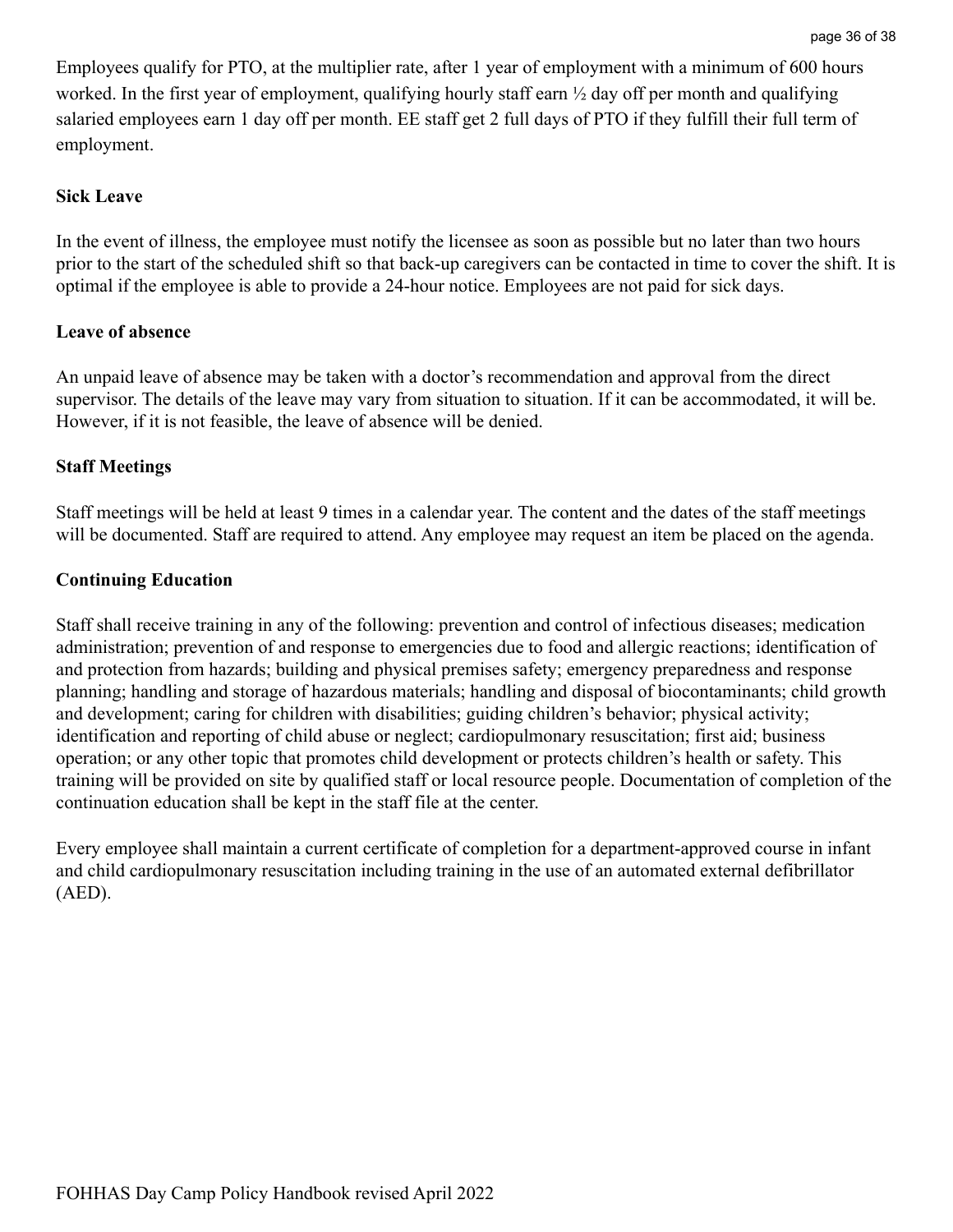### <span id="page-36-0"></span>**STAFF PRE-CAMP TRAINING 252.41(1)(f)9.**

All staff who are counted in the staff to child ratio will undergo a minimum of 24 hours of orientation and training onsite before beginning work with children. The pre-camp training will include:

- 1. A review of DCF 252
- 2. A review of camp policies and procedures.
- 3. Job responsibilities in relation to job description.
- 4. Training in the recognition of childhood illnesses and infection disease control, including hand washing procedures and universal precautions for handling body fluids.
- 5. Daily activity plans and schedules.
- 6. First aid procedures.
- 7. A review of emergency action plans including missing child, fire, tornado, and supervision when swimming.
- 8. The procedure to ensure that the number, names, and whereabouts of children in care are known to the assigned camp counselor at all times.
- 9. Training in the use of fire extinguishers and recognition of local poisonous plants, snakes, and other potential hazards on the premises, and procedures to be followed to protect the children from these hazards.
- 10. A review of child abuse and neglect laws and the camp reporting procedures.
- 11. Information on the care of children with disabilities enrolled in the camp and the procedure for sharing information related to a child's special health care needs.
- 12. Child management techniques.
- 13. Child and adult cardiopulmonary resuscitation and use of an automatic external defibrillator.

You may view the Staff Day Camp Training Handbook upon request and [training schedule](https://docs.google.com/document/u/0/d/1jCAgUqTOcVNgBBLM30dQpyfN2bkQAagUyj80Os61aXk/edit) here.